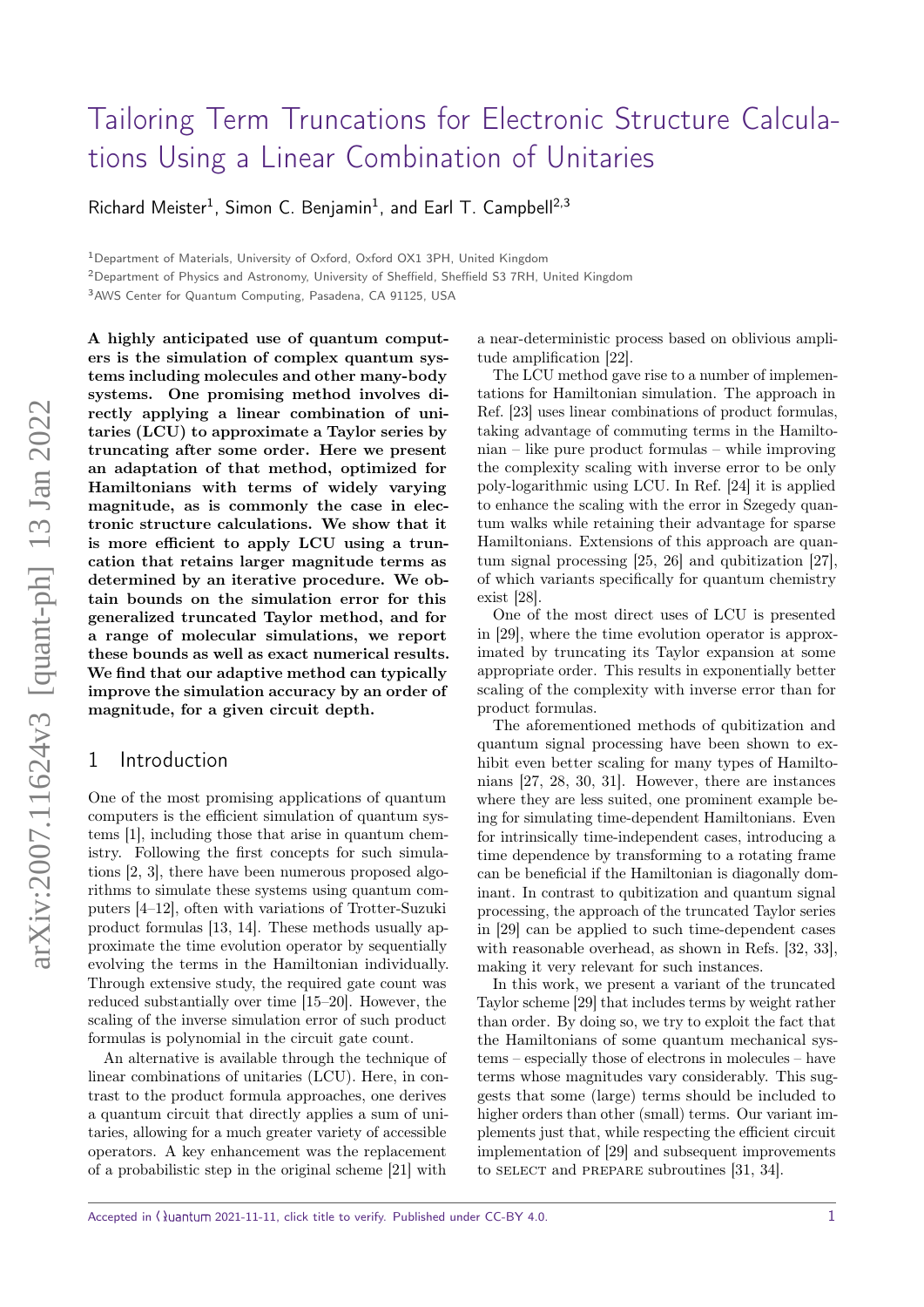Our algorithm starts from an empty expansion and iteratively adds terms that facilitate the largest decline of the error bound for one additional gate. This greedy method leads to a more rapid reduction of the error in the very early stage of the construction when applied to electronic structure Hamiltonians. At a later stage, the rate of convergence becomes roughly equal to the original method, maintaining an approximately constant factor advantage in the error for the investigated molecules. Therefore, the asymptotic behavior is equivalent for both methods, but we accomplish a constant improvement. We find that the error of our modified scheme is typically one order of magnitude lower than in the original method at the same gate cost. For a fixed error magnitude, this results in reducing the circuit depth by roughly one full order of the expansion.

The rest of the paper is structured as follows. Section [2](#page-1-0) contains a detailed description of our modified method adapted from [\[29\]](#page-8-9). In Section [3,](#page-4-0) we present results for error bounds as well as numerically evaluated errors for a variety of electronic structure Hamiltonians. Lastly, Section [4](#page-7-8) concludes the paper and gives an outlook to possible further work.

## <span id="page-1-0"></span>2 Truncated Taylor series

Our method is closely related to the approach presented by Berry et al. [\[29\]](#page-8-9). We will give a detailed description of our modified method, which at the same time serves as a summary of [\[29\]](#page-8-9).

#### 2.1 Linear combination of unitaries

The protocol is based on a method of adding unitaries with the help of ancilla qubits [\[21\]](#page-8-1). We start from a Hamiltonian of the form

<span id="page-1-6"></span>
$$
H = \sum_{\ell=0}^{L-1} \alpha_{\ell} h_{\ell}, \qquad (1)
$$

where  $\alpha_{\ell}$  are real positive scalars<sup>[1](#page-1-1)</sup> and  $h_{\ell}$  are unitaries for which implementations on a quantum computer exist. Without loss of generality, we assume the terms are sorted by magnitude, i.e.  $\alpha_{\ell+1} \geq \alpha_{\ell}$ . The approach also used in [\[29\]](#page-8-9) is to implement an approximation to the corresponding time evolution operator

$$
U(t) = e^{-iHt} \tag{2}
$$

with a Taylor series. Taking  $t$  to be sufficiently small, the series representation of  $U(t)$  can be approximated by the sum

<span id="page-1-3"></span>
$$
U_{\mathbf{L}}(t) := 1 + \sum_{k=1}^{\infty} \frac{(-it)^k}{k!} \prod_{j=1}^k \left( \sum_{\ell_j=0}^{L_j-1} \alpha_{\ell_j} h_{\ell_j} \right) \tag{3}
$$

<span id="page-1-1"></span><sup>1</sup>Phases can always be pushed into the operators  $h_{\ell}$ .

where **L** is a vector of  $L_k$  with  $0 \leq L_k \leq L$  and  $k \in \mathbb{N}^+$ , meaning the individual sums in the product only contain the  $L_k$  largest terms of  $H$ . This is the main difference to [\[29\]](#page-8-9), where the series is truncated at some appropriate order  $n$ , which yields

<span id="page-1-2"></span>
$$
U_n(t) := 1 + \sum_{k=1}^n \frac{(-it)^k}{k!} \prod_{j=1}^k \left( \sum_{\ell_j=0}^{L-1} \alpha_{\ell_j} h_{\ell_j} \right).
$$
 (4)

Equation  $(4)$  is a special case of Eq.  $(3)$ , where all orders up to *n* are added in full.<sup>[2](#page-1-4)</sup> Our modified version of the sum includes some orders only partially, giving greater control over the total gate count and allowing for quicker convergence of the error bounds.

The magnitude of the time step  $t$  will be a fixed value restricted by the method. Longer times  $\tau = rt$ , can be simulated by applying  $U_{\mathbf{L}}^{r}$ . However, most of this paper will focus on the implementation of a single time step.

To keep the notation simple, the products of the coefficients  $\alpha_{\ell}$  with  $t^k/k!$  are gathered into new variables  $\beta_i$ , and all products of the unitaries  $h_\ell$  together with  $(-i)^k$  are collected into operators  $V_j$ , with a newly introduced label  $j$  numbering all terms in the sum. Note that even if different products of  $h_\ell$  yield identical operators, they are treated as separate  $V_i$ , each with a corresponding weight  $\beta_j$ . By construction, all  $\beta_i$  are also real and positive. Thus, Eq. [\(3\)](#page-1-3) becomes

$$
U_{\mathbf{L}} = \sum_{j=0}^{m-1} \beta_j V_j \tag{5}
$$

where the time-dependence of  $U_{\mathbf{L}}$  and  $\beta_j$  is not explicitly denoted, and the total number of terms m implicitly depends on L.

In order to apply  $U_{\mathbf{L}}$  to a state  $|\psi\rangle$ , we define the unitary operators  $P(t)$  and  $S$  (PREPARE and SELECT) in accordance with [\[29\]](#page-8-9). The PREPARE operator  $P$ , whose time dependence we will make implicit from here on, maps the  $|0\rangle$  state of a set of ancilla qubits to the weighted superposition

<span id="page-1-5"></span>
$$
\mathcal{P}|0\rangle \coloneqq \frac{1}{\sqrt{s_{\mathbf{L}}}} \sum_{j=0}^{m-1} \sqrt{\beta_j} |j\rangle \tag{6}
$$

with the implicitly *t*-dependent normalization constant

$$
s_{\mathbf{L}} := \sum_{j=0}^{m-1} \beta_j.
$$
 (7)

The SELECT operator S acts on a state  $|\psi\rangle$  with the operator  $V_j$ , where j is the state of the ancilla introduced above. So its action on a tensor state of  $|\psi\rangle$  with the ancilla  $|j\rangle$  is

$$
S|j\rangle |\psi\rangle := |j\rangle V_j |\psi\rangle. \tag{8}
$$

<span id="page-1-4"></span> ${}^{2}$ For all quantities with an **L** subscript we will alternatively replace it with  $n$  to mean an  ${\bf L}$  where  $L_k$  =  $L$  for  $k$   $\leq$   $n$  and  $L_k = 0$  for  $k > n$ .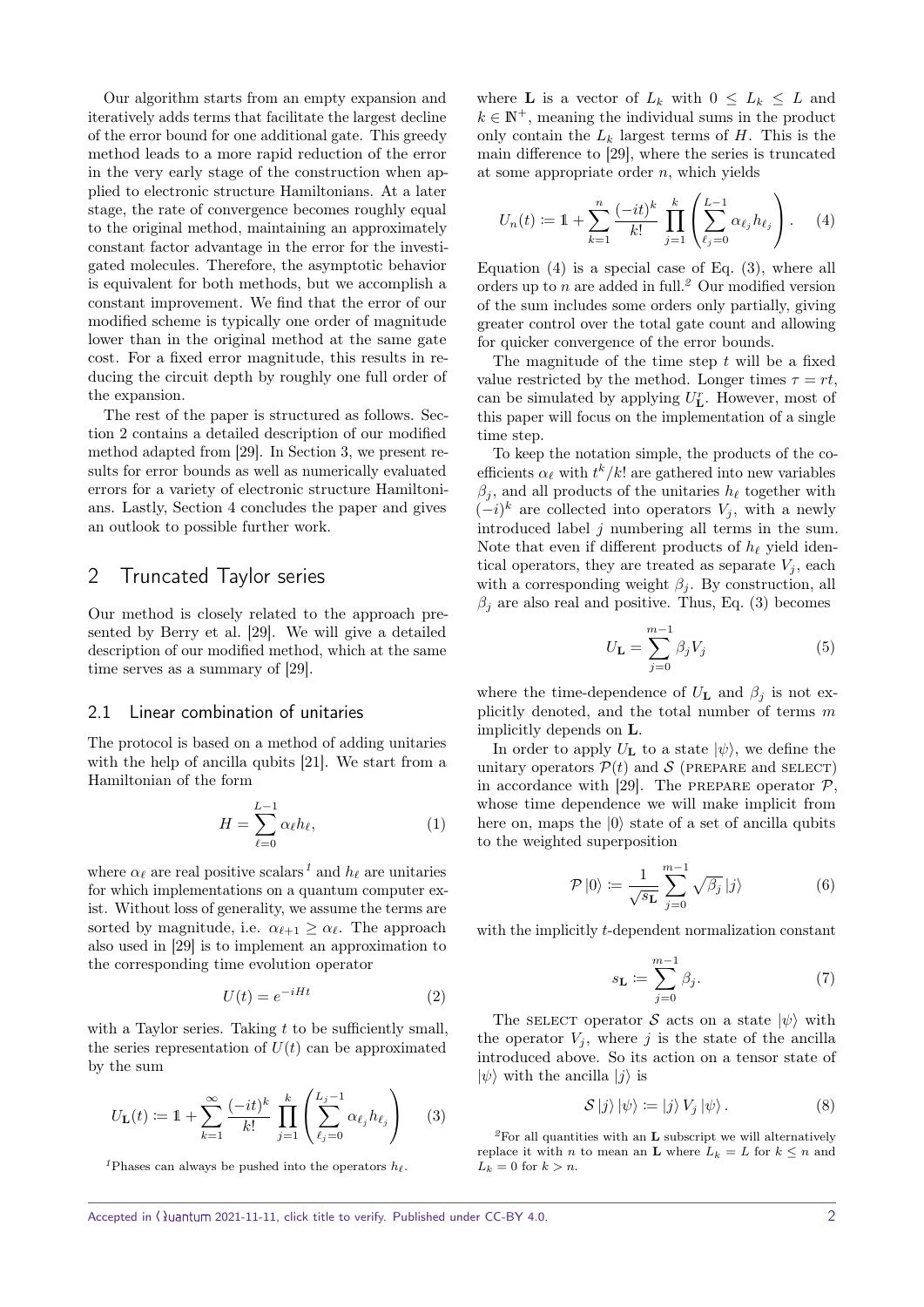Given these two operators  $P$  and  $S$ , we proceed analogously to [\[29\]](#page-8-9) by introducing a new operator

<span id="page-2-0"></span>
$$
\mathcal{W} := (\mathcal{P}^{\dagger} \otimes 1) \mathcal{S} (\mathcal{P} \otimes 1) \tag{9}
$$

which has the effect

$$
\mathcal{W} \left| 0 \right\rangle \left| \psi \right\rangle = \frac{1}{s_{\mathbf{L}}} \left| 0 \right\rangle U_{\mathbf{L}} \left| \psi \right\rangle + N \left| 0^{\perp}, \Phi \right\rangle \tag{10}
$$

where  $N$  is the appropriate constant for the state to be normalized, and  $|0^{\perp}, \Phi\rangle$  is a garbage state whose ancilla part has no overlap with the ancillary  $|0\rangle$  state.

#### 2.2 Oblivious amplitude amplification

The naïve method for obtaining  $U_{\mathbf{L}} |\psi\rangle$  would be to measure the ancilla of  $W|0\rangle |\psi\rangle$ , see Eq. [\(10\)](#page-2-0), and post-select for the ancilla  $|0\rangle$  state. However, since  $s<sub>L</sub>$  increases with t, the success probability for large  $t$  diminishes. Additionally,  $t$  is always subject to convergence of Eq. [\(3\)](#page-1-3). Due to the postselection, dividing the total  $t$  into smaller segments and repeating the process multiple times would also suppress the total success probability.

One way around this problem also used in [\[29\]](#page-8-9) is the so-called oblivious amplitude amplification. As detailed in Lemma [1](#page-10-0) in Appendix [B,](#page-10-1) and references therein, if  $U_{\mathbf{L}}$  were unitary and  $s_{\mathbf{L}} = 2$ , the amplification operator

<span id="page-2-2"></span>
$$
Q \coloneqq -\mathcal{W}R\mathcal{W}^{\dagger}R\tag{11}
$$

with  $R \coloneqq 2\Pi - 1$  the reflection operator about the  $|0\rangle$ state of the ancilla and  $\Pi := |0\rangle\langle 0| \otimes 1$  the projector onto the ancilla  $|0\rangle$ , would have the effect [\[22\]](#page-8-2)

$$
QW|0\rangle |\psi\rangle = |0\rangle U_{\mathbf{L}}|\psi\rangle.
$$
 (12)

Thus, we define

$$
\mathcal{A} \coloneqq \mathcal{QW} = -\mathcal{W} \mathcal{R} \mathcal{W}^{\dagger} \mathcal{R} \mathcal{W}. \tag{13}
$$

We first discuss the requirement of  $s_L = 2$ . Our form of the Taylor expansion leads to  $s<sub>L</sub>$  being of the form

<span id="page-2-3"></span>
$$
s_{\mathbf{L}}(t) := \sum_{k=1}^{\infty} \frac{t^k}{k!} \prod_{j=1}^k \left[ \sum_{\ell_j=0}^{L_j-1} \alpha_{\ell_j} \right] = \sum_{k=0}^{\infty} \frac{t^k}{k!} \prod_{j=1}^k \Lambda_j. \tag{14}
$$

The restriction  $s_{\mathbf{L}} = 2$  therefore forces the simulation time t to be the only real root of

$$
\sum_{k=0}^{\infty} \frac{t^k}{k!} \prod_{j=1}^k \Lambda_j - 2 = 0
$$
 (15)

which we call  $t_{\mathbf{L}}$ . If we were to include all orders in full, i.e.  $L_k = L$ ,  $\forall k$ , all  $\Lambda_j$  would be equal and the infinite sum on the left would become the series of the

exponential function. We call the time step for this case  $t_{\infty} = \log (2) / \Lambda$ , with the definition  $\Lambda \coloneqq \sum_{j=0}^{L} \alpha_j$ .

Shorter times can be accomplished by using an extra qubit, as described in [\[22\]](#page-8-2). Since the only requirement for oblivious amplitude amplification to work is  $s_{\mathbf{L}} = 2$ , and shorter times mean  $s_{L}$  < 2, i.e. the amplitude of the ancilla  $|0\rangle$  is too large, we can introduce an additional qubit to the ancilla and prepare it with enough weight such that the ancilla  $|0\rangle$  reduces to amplitude 1/2. These shorter times are only relevant in the last time step of a simulation and have almost the same cost as a full step, so we limit the rest of the discussion to multiples of  $t_{\mathbf{L}}$ .

Equation [\(12\)](#page-2-1) only strictly holds for unitary  $U_{\mathbf{L}}$ , but the series truncation means that  $U_{\mathbf{L}}$  is only approximately unitary. Therefore, we need the action of  $A$  for a general  $U_{\text{L}}$  and again follow [\[29\]](#page-8-9). Applying A to a state  $|0\rangle |\psi\rangle$  and projecting onto the ancilla  $|0\rangle$  yields

$$
\Pi \mathcal{A} \left| 0 \right\rangle \left| \psi \right\rangle = \left| 0 \right\rangle \left( \frac{3}{s_{\mathbf{L}}} U_{\mathbf{L}} - \frac{4}{s_{\mathbf{L}}^3} U_{\mathbf{L}} U_{\mathbf{L}}^{\dagger} U_{\mathbf{L}} \right) \left| \psi \right\rangle, \quad (16)
$$

(derivation in Appendix [B,](#page-10-1) Lemma [2\)](#page-10-2) and we call the operator we are actually applying in the  $|\psi\rangle$  subspace

$$
\tilde{\mathcal{A}}_{\mathbf{L}} \coloneqq \frac{3}{s_{\mathbf{L}}} U_{\mathbf{L}} - \frac{4}{s_{\mathbf{L}}^3} U_{\mathbf{L}} U_{\mathbf{L}}^{\dagger} U_{\mathbf{L}}.
$$
 (17)

#### 2.3 Gate construction

We also want to elaborate on the specific gate construction to implement  $A$  efficiently, adapted from [\[29\]](#page-8-9). First, the ancilla is divided into  $\kappa + 1$  registers, where  $\kappa \coloneqq ||\mathbf{L}||_0$  is the number of non-zero elements in the vector **L**. The first register is named q and contains  $\kappa$ qubits, while the others are given labels  $c_1 \ldots c_{\kappa}$ , with  $c_k$  containing  $\lceil \log_2 L_k \rceil$  qubits.

<span id="page-2-1"></span>The q register's purpose is to represent different orders, while registers  $c_k$  are needed for the terms in each order. This makes it convenient to use a multiindex  $j \equiv (k, \ell_1, \ldots, \ell_k)$ . The corresponding state of the ancilla is

$$
|j\rangle \equiv |k\rangle_q |\ell_1\rangle_{c_1} \dots |\ell_k\rangle_{c_k} \dots \tag{18}
$$

where we leave the state of the registers  $c_{k'}$  with  $k' > k$ unspecified. The coefficient associated with this index is

$$
\beta_j = \beta_{(k,\ell_1,\ldots,\ell_k)} = \frac{t^k}{k!} \alpha_{\ell_1} \ldots \alpha_{\ell_k}.
$$
 (19)

prepare For this operator, we slightly deviate from [\[29\]](#page-8-9). Exact implementation of  $P$  as defined in Eq. [\(6\)](#page-1-5) would necessitate the preparation of the  $c_k$ registers to be conditioned on qubits in the  $q$  register. We can, however, implement an operator  $\mathcal{P}^{\star}$ , which acts equivalently to  $P$  when used in  $W$ , but is performed independently on each of the  $c_k$  registers without controls on the qubits in  $q$ .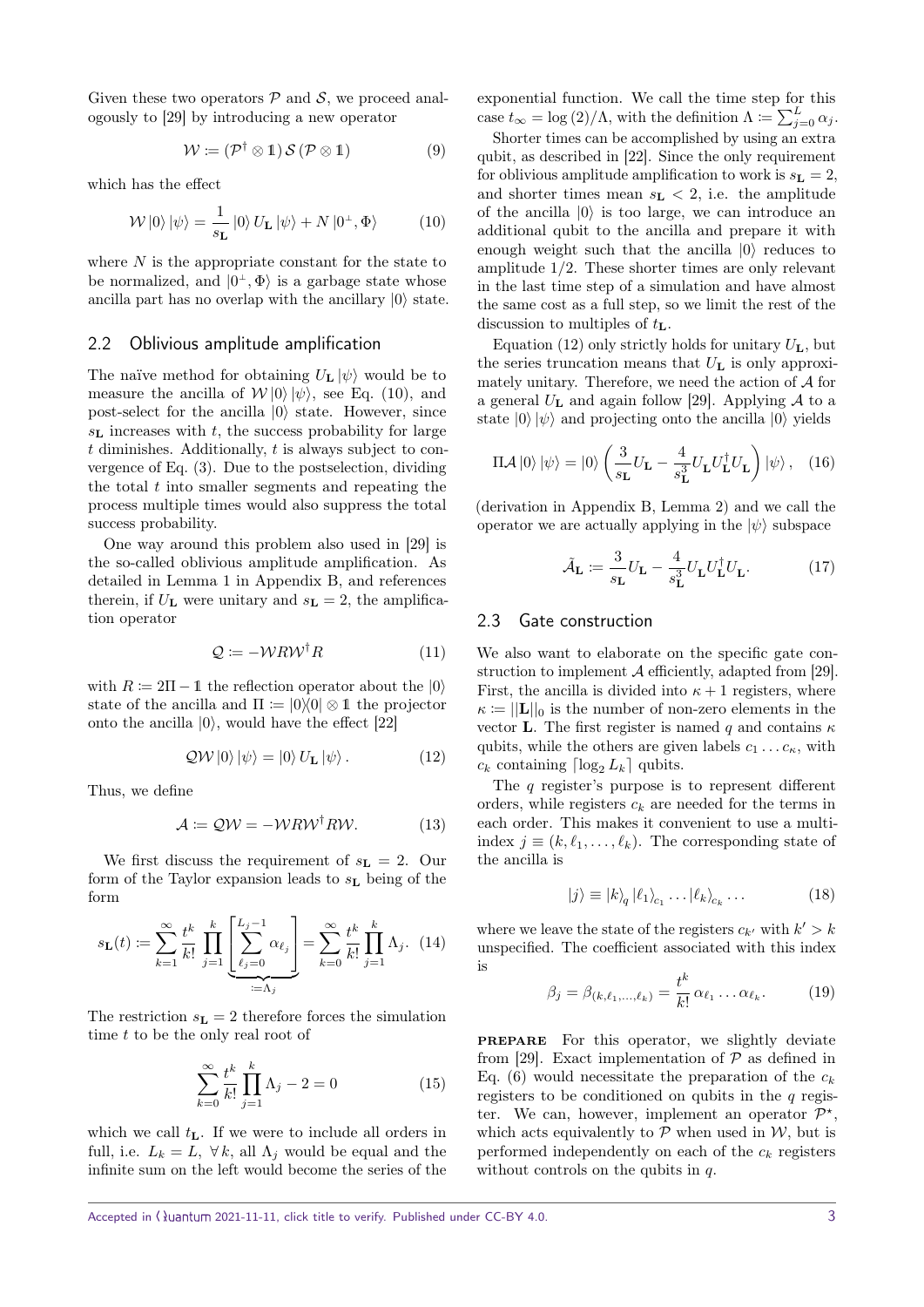The q register will contain the prefactor for each order k and uses unary coding, i.e.  $|k\rangle_q = |1^k 0^{k-\kappa}\rangle_q$ . Thus, the PREPARE operator  $\mathcal{P}^{\star}(t)$  acts on this register proportional to

$$
\left|0^{\kappa}\right\rangle_q \mapsto \sum_{k=0}^{\kappa} \sqrt{\frac{t^k}{k!} \prod_{j=1}^k \Lambda_j} \left|k\right\rangle_q. \tag{20}
$$

This can be implemented by a rotation on the first qubit, and rotations controlled by the previous one on each subsequent qubit.

The  $c_k$  registers can now all be almost identically prepared to contain the coefficients of the Hamiltonian, where each index  $\ell$  is mapped to the qubits of  $c_k$  in regular binary coding. So the action of  $\mathcal{P}^*$  on a single register  $c_k$  is proportional to

$$
|0\rangle_{c_k} \mapsto \sum_{\ell=0}^{L_k-1} \sqrt{\alpha_\ell} \, |\ell\rangle_{c_k} \,. \tag{21}
$$

For this, any efficient method for arbitrary state preparation can be used, whose cost we discuss presently.

Combining these constituents into a single unitary  $\mathcal{P}^*$  and applying it to the whole ancilla yields the desired operator equivalent to Eq.  $(6)$  if used in W, which is shown in more detail in Lemma [3](#page-11-0) in Appendix [B.](#page-10-1)

**SELECT** Using the established structure of the ancilla, the  $S$  operator must have the action

$$
\mathcal{S}|k\rangle_q |\ell_1\rangle_{c_1} \dots |\ell_k\rangle_{c_k} \dots |\ell_\kappa\rangle_{c_\kappa} |\psi\rangle
$$
  
= |k\rangle\_q |\ell\_1\rangle\_{c\_1} \dots |\ell\_k\rangle\_{c\_k} \dots |\ell\_\kappa\rangle\_{c\_\kappa} \tilde{h}\_{\ell\_1} \dots \tilde{h}\_{\ell\_k} |\psi\rangle (22)

with  $\tilde{h}_{\ell} := -ih_{\ell}$ . This can be accomplished by having a sequence of groups of unitaries in the circuit.<sup>[3](#page-3-0)</sup> Each of the groups  $m = 1 \dots \kappa$  contains the unitaries  $\tilde{h}_{\ell_m}$ , with  $\ell_m = 0 \dots L_m - 1$ , acting on the target state  $|\psi\rangle$ .

The register  $c_m$  is used as the addressing register for group  $m$ , i.e. the state  $|\ell_m\rangle_{c_m}$  determines which unitary in group  $m$  is applied. To achieve this, we use the fact that the  $c$  registers are in binary coding, so  $\ell_m$  is represented as a binary number with the  $\lceil \log_2 L_m \rceil$  qubits in  $c_m$  as digits. By controlling  $\tilde{h}_{\ell_m}$ on the  $c_m$  register in a way that matches the binary representation of  $\ell_m$ , only the unitary with the correct index is applied. For example,  $\tilde{h}_5$  would be controlled by the last and antepenultimate qubit in  $c_m$  and anticontrolled by all other qubits in  $c_m$  (since 5 corresponds to the state  $|0 \dots 0101\rangle$  in binary coding).

Additionally, the  $q$  register specifies how many of the groups are applied. If q is in the state  $|k\rangle_q$ , only the first  $k$  groups should be active. The unary coding in  $q$  makes this straightforward to implement by additionally controlling every unitary in group  $m$  with the  $m<sup>th</sup>$  qubit in q. Figure [1](#page-3-1) shows a sketch of the full construction.

<span id="page-3-0"></span>

<span id="page-3-1"></span>

Figure 1: Sketch of the gate construction for  $S$ . By taking advantage of the unary iteration structure, the  $T$ -count of the multi-controls can be significantly reduced [\[31\]](#page-8-11). However, we include this non-optimized diagram for pedagogical purposes.

Gate cost Lastly, we want to estimate the gate complexity of the operator  $A$ . Its constituents are two reflections  $R$ , and three instances of  $W$ , each of which contains one  $S$  and two  $\mathcal{P}^*$ . For calculations using full orders as in [\[29\]](#page-8-9), our analysis translates exactly to the gate construction given there. We consider the universal set of Clifford  $+ T$  and count the number of expensive T-gates [\[35](#page-8-15)[–37\]](#page-8-16) for our complexity analysis.

Each reflection  $R$  is a single Pauli-Z operator on one of the ancilla qubits (padded between two NOT gates). anti-controlled on all others. This can be done with  $\mathcal{O}(\sum_k \log_2 L_k)$  T-gates and a second ancilla register of size  $(\kappa + \sum_k \lceil \log_2 L_k \rceil - 2)$  [\[38\]](#page-8-17).

The PREPARE stage for the q register consists of  $\kappa-1$ controlled rotations with a total T-complexity of  $\mathcal{O}(\kappa)$ . Each of the  $\kappa$  registers  $c_k$  needs to be initialized to a specific state with  $2^{\lceil \log_2 L_k \rceil} \sim L_k$  coefficients, requiring between  $\mathcal{O}(\sum_k L_k)$  and  $\mathcal{O}(\sum_k \sqrt{L_k} \log^2(L_k/\epsilon))$ T-gates per register, depending on the number of additionally available ancillas, where  $\epsilon$  is the accuracy of the preparation [\[34\]](#page-8-14). In total, this yields a T-count between  $\mathcal{O}(\sum_k L_k)$  and  $\mathcal{O}(\sum_k \sqrt{L_k} \log^2(L_k/\epsilon)).$ 

The fact that the controls of each  $h_\ell$  in S form a so-called unary iteration can be exploited to lower the T-gate count. Each sequence of  $L_k$  operators can be implemented using  $\mathcal{O}(L_k)$  T-gates [\[31\]](#page-8-11), plus  $L_k$  times the cost of performing a single  $-i\hbar_\ell$  operator, totalling to  $\sum_k L_k$  such operators. Thus, the T-complexity of  $S$  for generic Hamiltonians in the form of Eq. [\(1\)](#page-1-6) is of  $\mathcal{O}(\sum_k L_k)$ , which we will use in this paper. Moreover, recent work [\[28\]](#page-8-8) has shown that a SELECT process can be yet more efficient for the special case of N-orbital electronic structure problems, where the T-complexity is as low as  $\mathcal{O}(nN)$ , with  $n = \max\{k : L_k \neq 0\}.$ 

Combining all these counts results in a total complexity of  $\mathcal{O}(\sum_k L_k)$  for A. As a proxy to use for the total gate cost in our results we thus define

<span id="page-3-2"></span>
$$
C_{\mathbf{L}} := \sum_{k=1}^{\infty} L_k = ||\mathbf{L}||_1.
$$
 (23)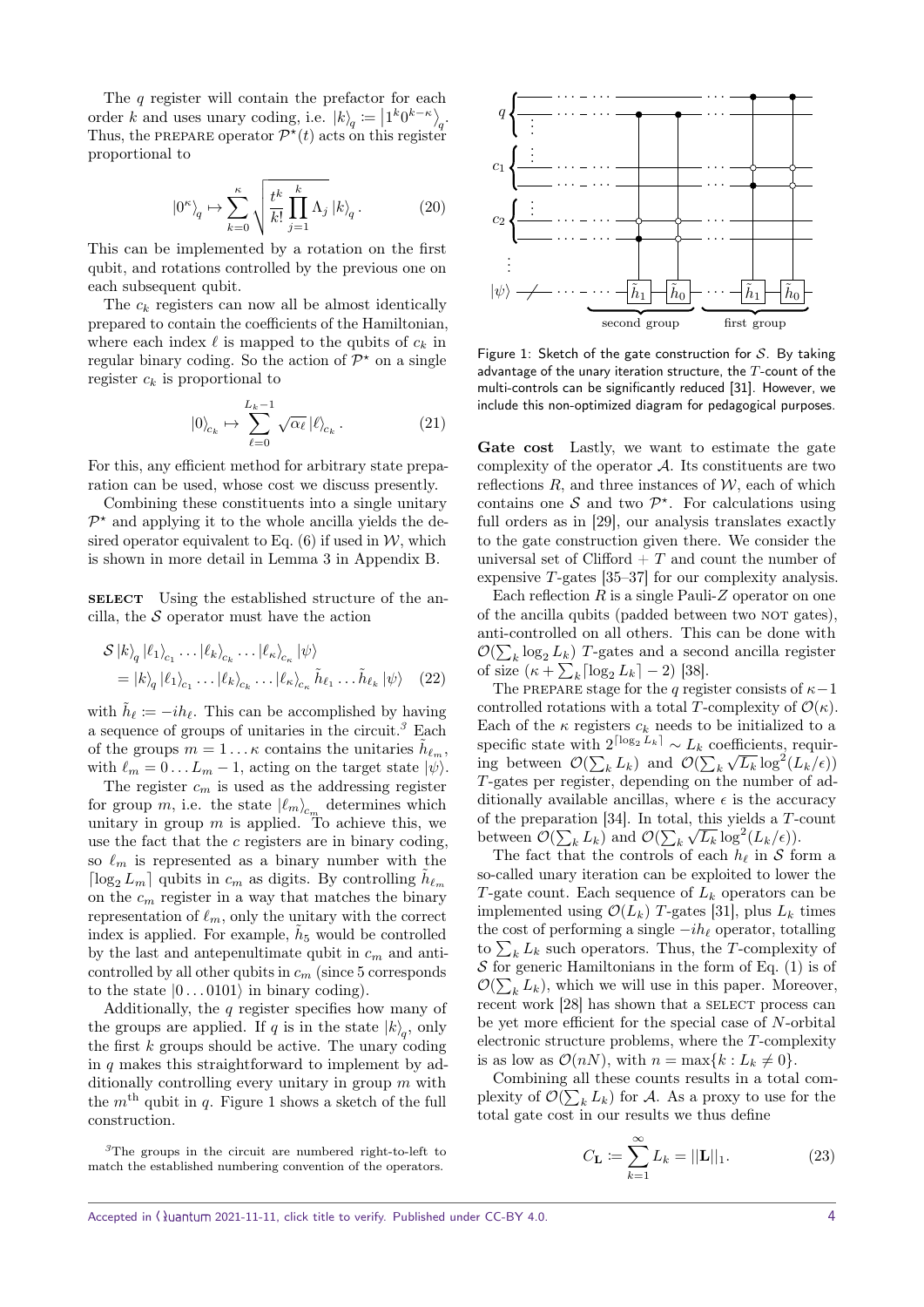This definition includes the cost of a full expansion to order *n* as the special case  $C_n = nL$ , consistent with our previous notation. From this cost of a single time step, we discuss the complexity  $C_{\epsilon}$  to reach some desired total simulation error  $\epsilon$  in the next subsection.

#### 2.4 Error bounds

We consider the error of the method per time step to be the norm of an operator  $\Delta_{\mathbf{L}}$  which fulfills

$$
U(t_{\infty}) = \tilde{\mathcal{A}}_{\mathbf{L}}(t_{\infty}) + \Delta_{\mathbf{L}}(t_{\infty})
$$
 (24)

where we now use the step size  $t_{\infty} = \log(2)/\Lambda$ . We find that the error made by applying ΠA once and tracing out the ancilla can be bounded by  $\frac{4}{3}$  $\frac{4}{3}$  $\frac{4}{3}$ 

$$
\delta_{\mathbf{L}} := ||\Delta_{\mathbf{L}}(t_{\infty})|| \le 2 - s_{\mathbf{L}}(t_{\infty}) =: \varepsilon_{\mathbf{L}} \qquad (25)
$$

up to order  $\varepsilon_{\mathbf{L}}$  (details in Appendix [B,](#page-10-1) Lemma [4\)](#page-11-1). Because using  $t_{\mathbf{L}}$  or  $t_{\infty}$  makes no difference in the error up to order  $\varepsilon_{\mathbf{L}}$ , we exclusively use  $t_{\infty}$  in our calculations. The error for a total simulation time  $\tau = rt_{\infty} = r \log(2)/\Lambda$ ,  $r \in \mathbb{N}$ , is then

$$
||\tilde{\mathcal{A}}_{\mathbf{L}}(t_{\infty})^{r} - U(t_{\infty})^{r}|| = r\delta_{\mathbf{L}} = \frac{\Lambda \delta_{\mathbf{L}}}{\log 2} \tau \leq r\varepsilon_{\mathbf{L}}, \quad (26)
$$

also up to order  $\varepsilon_{\mathbf{L}}$  (see Appendix [B,](#page-10-1) Lemma [5\)](#page-12-0).

We call the bound on the total simulation error of r steps  $\epsilon := r \epsilon$ . The T-gate complexity  $C_{\epsilon}$  of a simulation for time  $\tau$  in terms of the total error bound  $\epsilon$  is then in the range

$$
\mathcal{O}\left(\frac{\Lambda\tau\log\frac{\Lambda\tau}{\epsilon}}{\log\log\frac{\Lambda\tau}{\epsilon}}\right) < C_{\epsilon} \leq \mathcal{O}\left(\frac{L\Lambda\tau\log\frac{\Lambda\tau}{\epsilon}}{\log\log\frac{\Lambda\tau}{\epsilon}}\right),\tag{27}
$$

depending on the Hamiltonian. This is shown in detail in Appendix [B,](#page-10-1) Corollary [10,](#page-13-0) which makes use of Lemmas [6](#page-12-1) and [8](#page-13-1) and Corollaries [7](#page-13-2) and [9.](#page-13-3)

#### 2.5 Insertion strategy

The notion of partially included orders together with an expression for the error bound allows us to start from any given expansion **L** and determine which  $L_k$ should be increased by  $1 - i.e.$  which additional gate should be included – to give the quickest decrease of the error bound. Specifically, it is the  $k$  which maximizes the expression

<span id="page-4-2"></span>
$$
\sum_{\nu \geq k} \frac{t^{\nu}}{\nu!} \alpha_{1+L_k} \prod_{\substack{j \neq k \\ 1 \leq j \leq \nu}} \left( \sum_{i=1}^{L_j} \alpha_i \right). \tag{28}
$$

Starting from  $\mathbf{L} = \mathbf{0}$ , repeatedly adding terms that maximize [\(28\)](#page-4-2) results in a greedy algorithm for decreasing the error bound, which we used to iteratively construct circuits.

<span id="page-4-1"></span> $\frac{4}{\vert \cdot \vert}$  in this paper always means the operator norm.

## <span id="page-4-0"></span>3 Results

We first observe that for Hamiltonians with evenly distributed magnitudes  $\alpha_{\ell}$ , the only benefit of our modification is the finer control over the total gate count. By construction, whenever  $C_{\mathbf{L}} = \nu L, \nu \in \mathbb{N}$ , our protocol and the method used in [\[29\]](#page-8-9) yield identical results.

We may expect our modification to be advantageous whenever the magnitudes of  $\alpha_{\ell}$  vary over several orders of magnitude because this allows terms in low orders containing small  $\alpha_{\ell}$  to be smaller than terms in higher orders containing large  $\alpha_{\ell}$ . Such magnitude distributions are often found in electronic structure

<span id="page-4-3"></span>Table 1: Molecules used in our calculations with their molecular formula, PubChem Compound ID (CID), number of qubits (excluding ancillas), and number of terms  $L$ .

| Formula            | <b>CID</b> | Qubits    | L       |
|--------------------|------------|-----------|---------|
| HO                 | 157350     | 12        | 631     |
| HF                 | 16211014   | 12        | 631     |
| HN                 | 5460607    | 12        | 631     |
| LiH                | 62714      | 12        | 631     |
| BH                 | 6397184    | 12        | 631     |
| $\mathrm{BeH}_2$   | 139073     | 14        | 666     |
| CH <sub>2</sub>    | 123164     | 14        | 1086    |
| NH <sub>2</sub>    | 123329     | 14        | 1086    |
| BH <sub>2</sub>    | 139760     | 14        | 1086    |
| $H_2O$             | 962        | 14        | 1086    |
| BH <sub>3</sub>    | 6331       | 16        | 1953    |
| CH <sub>3</sub>    | 3034819    | 16        | 1969    |
| NH <sub>3</sub>    | 222        | 16        | 2929    |
| CH <sub>4</sub>    | 297        | 18        | 6892    |
| O <sub>2</sub>     | 977        | <b>20</b> | 2239    |
| $\rm N_2$          | 947        | $20\,$    | 2951    |
| NO                 | 145068     | 20        | 4427    |
| $\text{CN}$        | 5359238    | $20\,$    | 5835    |
| <b>BeO</b>         | 14775      | 20        | 5851    |
| LiF                | 224 478    | 20        | 5851    |
| CO                 | 281        | 20        | 5851    |
| BN                 | 66227      | $20\,$    | 5851    |
| LiOH               | 3939       | 22        | 8734    |
| <b>HBO</b>         | 518615     | 22        | 8758    |
| <b>HCN</b>         | 768        | 22        | 8758    |
| <b>HOF</b>         | 123334     | 22        | 12070   |
| <b>CHO</b>         | 123370     | 22        | 12070   |
| <b>CHF</b>         | 186213     | 22        | 12074   |
| <b>HNO</b>         | 945        | 22        | 12078   |
| $H_2NO$            | 5460582    | 24        | 9257    |
| CH <sub>2</sub> O  | 712        | 24        | 9257    |
| $NH_2F$            | 139987     | 24        | 15673   |
| $CH_2F$            | 138041     | 24        | 15681   |
| $CH_3F$            | 11638      | 26        | 18600   |
| CH <sub>3</sub> Li | 2724049    | 26        | 19548   |
| $H_3NO$            | 787        | 26        | 22080   |
| OCH <sub>3</sub>   | 123146     | 26        | 39392   |
| LiBH <sub>4</sub>  | 4148881    | 28        | 27473   |
| CH <sub>3</sub> OH | 887        | 28        | 30419   |
| $C_4H_8O_2$        | 8857       | 76        | 1614647 |
| $\rm CaH_6$        | 12 302 244 | 92        | 1897809 |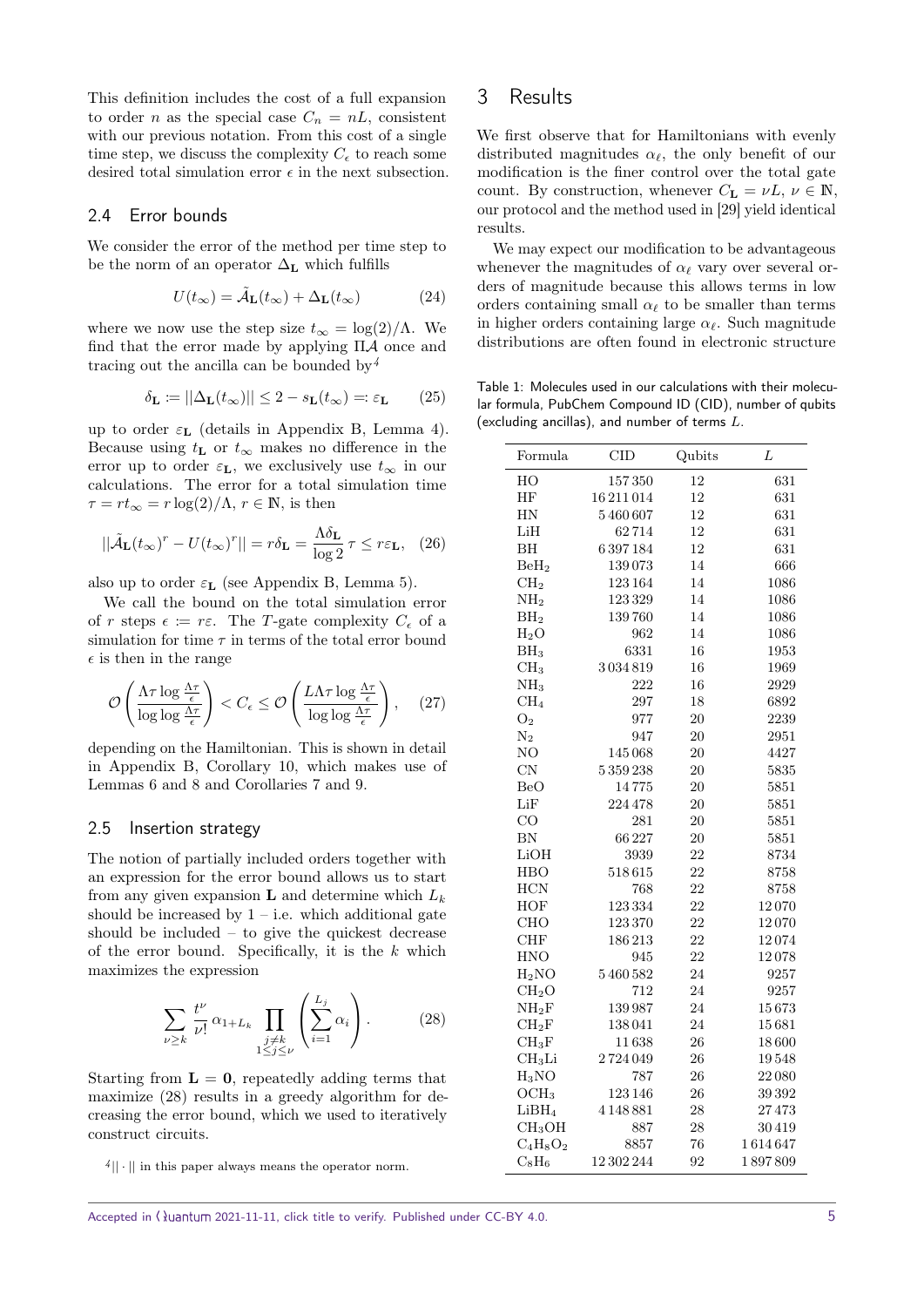<span id="page-5-0"></span>



#### Figure 2: Ratio of the errors obtained without, versus with, our modification for different molecules at identical implementation cost, using a time step of  $t_{\infty}$ . Errors were evaluated at cost values  $C_{\mathbf{L}} = (1 \dots 10)L$ . Each vertical line represents the ratio of errors at some cost  $C_{\text{L}}$ , the shaded areas indicate the range from the smallest to the largest data point. The advantage of our modified algorithm therefore increases left-to-right. Top-bottom split data indicates ratios of error bounds  $\varepsilon_n/\varepsilon_{\text{L}}$  at the top (marked in blue) and ratios of numerically obtained errors  $\delta_n/\delta_{\bf L}$  at the bottom (marked

in green). If there is no split, the blue lines represent error

bounds only.

#### <span id="page-5-1"></span>Saving in gate cost for a given simulation error

| ł                                                                                                                                                                                                                                                          | Random                                                                                                                                           |
|------------------------------------------------------------------------------------------------------------------------------------------------------------------------------------------------------------------------------------------------------------|--------------------------------------------------------------------------------------------------------------------------------------------------|
| and the contract of the contract of the contract of the contract of the contract of the contract of the contract of the contract of the contract of the contract of the contract of the contract of the contract of the contra<br>$\overline{\phantom{0}}$ | $-$ HO                                                                                                                                           |
| and the contract of the contract of the contract of the contract of the contract of the contract of the contract of the contract of the contract of the contract of the contract of the contract of the contract of the contra                             | $-$ HF                                                                                                                                           |
|                                                                                                                                                                                                                                                            | $- HN$                                                                                                                                           |
|                                                                                                                                                                                                                                                            | $-$ LiH                                                                                                                                          |
|                                                                                                                                                                                                                                                            | - BH                                                                                                                                             |
|                                                                                                                                                                                                                                                            | $\mathsf{L}_{\text{BeH}_2}$                                                                                                                      |
|                                                                                                                                                                                                                                                            | $-$ CH <sub>2</sub>                                                                                                                              |
| $\text{min} \left( \begin{array}{c} 1 & 1 \\ 1 & 1 \end{array} \right)$<br>$\overline{1111}$ if $\overline{11}$                                                                                                                                            | - $NH2$                                                                                                                                          |
| HIII I I I<br>$\Box$                                                                                                                                                                                                                                       | $\mathsf{\mathsf{L}}_{\mathrm{BH_2}}$                                                                                                            |
| <b>HILL LATER</b><br>$\mathbf{H}$                                                                                                                                                                                                                          | $- H_2O$                                                                                                                                         |
| $\begin{tabular}{c} - & &       &    &    &    &  \end{tabular}$                                                                                                                                                                                           | $\vert$ BH <sub>3</sub>                                                                                                                          |
| $\mathcal{A} = \mathcal{A} \cup \mathcal{A} \cup \mathcal{A}$                                                                                                                                                                                              | $\rm{\mathop{\rule{0pt}{0.5ex}\hbox{--}}\nolimits C}\mathop{\rule{0pt}{0.5ex}\hbox{--}}\nolimits_{\mathop{\rule{0pt}{0.5ex}\hbox{--}}\nolimits}$ |
| $\sim$ $\sim$ $\sim$ $\sim$ $\sim$ $\sim$ $\sim$                                                                                                                                                                                                           | $-NH3$                                                                                                                                           |
|                                                                                                                                                                                                                                                            | $-$ CH <sub>4</sub>                                                                                                                              |
|                                                                                                                                                                                                                                                            | $-$ O <sub>2</sub>                                                                                                                               |
| 11                                                                                                                                                                                                                                                         | $\cdot$ N <sub>2</sub>                                                                                                                           |
| $\begin{array}{c} \begin{array}{c} \begin{array}{c} \end{array} \\ \begin{array}{c} \end{array} \end{array} \end{array}$<br>1                                                                                                                              | $\mathbf{L_{NO}}$                                                                                                                                |
|                                                                                                                                                                                                                                                            | $- CN$                                                                                                                                           |
| 11 I II                                                                                                                                                                                                                                                    | - BeO                                                                                                                                            |
|                                                                                                                                                                                                                                                            | $\vdash$ LiF                                                                                                                                     |
| $\pm$ 11 $\pm$<br>Ш                                                                                                                                                                                                                                        | $-CO$                                                                                                                                            |
| 11 I                                                                                                                                                                                                                                                       | $-$ BN                                                                                                                                           |
| LН<br>.                                                                                                                                                                                                                                                    | $\vdash$ LiOH                                                                                                                                    |
| 1111                                                                                                                                                                                                                                                       | HBO                                                                                                                                              |
| - 11<br>111 L L                                                                                                                                                                                                                                            | $\vdash$ HCN                                                                                                                                     |
| $\mathbb{R}$ . The                                                                                                                                                                                                                                         |                                                                                                                                                  |
| 4 H III                                                                                                                                                                                                                                                    | $-$ HOF<br>$-$ CHO                                                                                                                               |
| 1 I II                                                                                                                                                                                                                                                     | $\vdash$ CHF                                                                                                                                     |
|                                                                                                                                                                                                                                                            | - HNO                                                                                                                                            |
|                                                                                                                                                                                                                                                            | - $H_2NO$                                                                                                                                        |
| 11 1 1                                                                                                                                                                                                                                                     | $-$ CH <sub>2</sub> O                                                                                                                            |
|                                                                                                                                                                                                                                                            | $-$ NH <sub>2</sub> F                                                                                                                            |
|                                                                                                                                                                                                                                                            | $\mathcal{L}_{\rm CH_2F}$                                                                                                                        |
| 11 II 11                                                                                                                                                                                                                                                   | $-$ CH <sub>3</sub> F                                                                                                                            |
|                                                                                                                                                                                                                                                            |                                                                                                                                                  |
| $\mathbf{1}$ $\mathbf{1}$ $\mathbf{1}$ $\mathbf{1}$<br>L                                                                                                                                                                                                   | CH <sub>3</sub> Li                                                                                                                               |
|                                                                                                                                                                                                                                                            | $\vdash$ H <sub>3</sub> NO                                                                                                                       |
|                                                                                                                                                                                                                                                            | $\begin{array}{ c } \text{OCH}_3 \ \text{LiBH}_4 \end{array}$                                                                                    |
| <b>HELL HELL</b>                                                                                                                                                                                                                                           |                                                                                                                                                  |
| 111                                                                                                                                                                                                                                                        | $-$ CH <sub>3</sub> OH                                                                                                                           |
|                                                                                                                                                                                                                                                            | $C_4H_8O_2$                                                                                                                                      |
|                                                                                                                                                                                                                                                            | - $C_8H_6$                                                                                                                                       |
| $\top$<br>$\top$<br>т                                                                                                                                                                                                                                      |                                                                                                                                                  |
| $\overline{2}$<br>2.5<br>0.5<br>$\mathbf 1$<br>1.5<br>$\overline{0}$                                                                                                                                                                                       |                                                                                                                                                  |
| $(C_n - C_{\mathbf{L}})/L$                                                                                                                                                                                                                                 |                                                                                                                                                  |

Figure 3: Difference between the cost of full expansions  $C_n = nL$  to order  $n = 1...10$  and the cost of an iteratively constructed circuit  $C_{\mathbf{L}}$  to arrive at the same error, normalized to the cost of one full order  $L$ , for each molecule. Each vertical line represents the difference at some value of  $n$ , the shaded areas indicate the range from the smallest to the largest data point. The advantage of our modified algorithm therefore increases left-to-right. The time step size is  $t_{\infty}$ . Top-bottom split data indicates differences for error bounds at the top (marked in blue) and for numerically obtained errors on the bottom (marked in green). If there is no split, the blue lines represent error bounds only.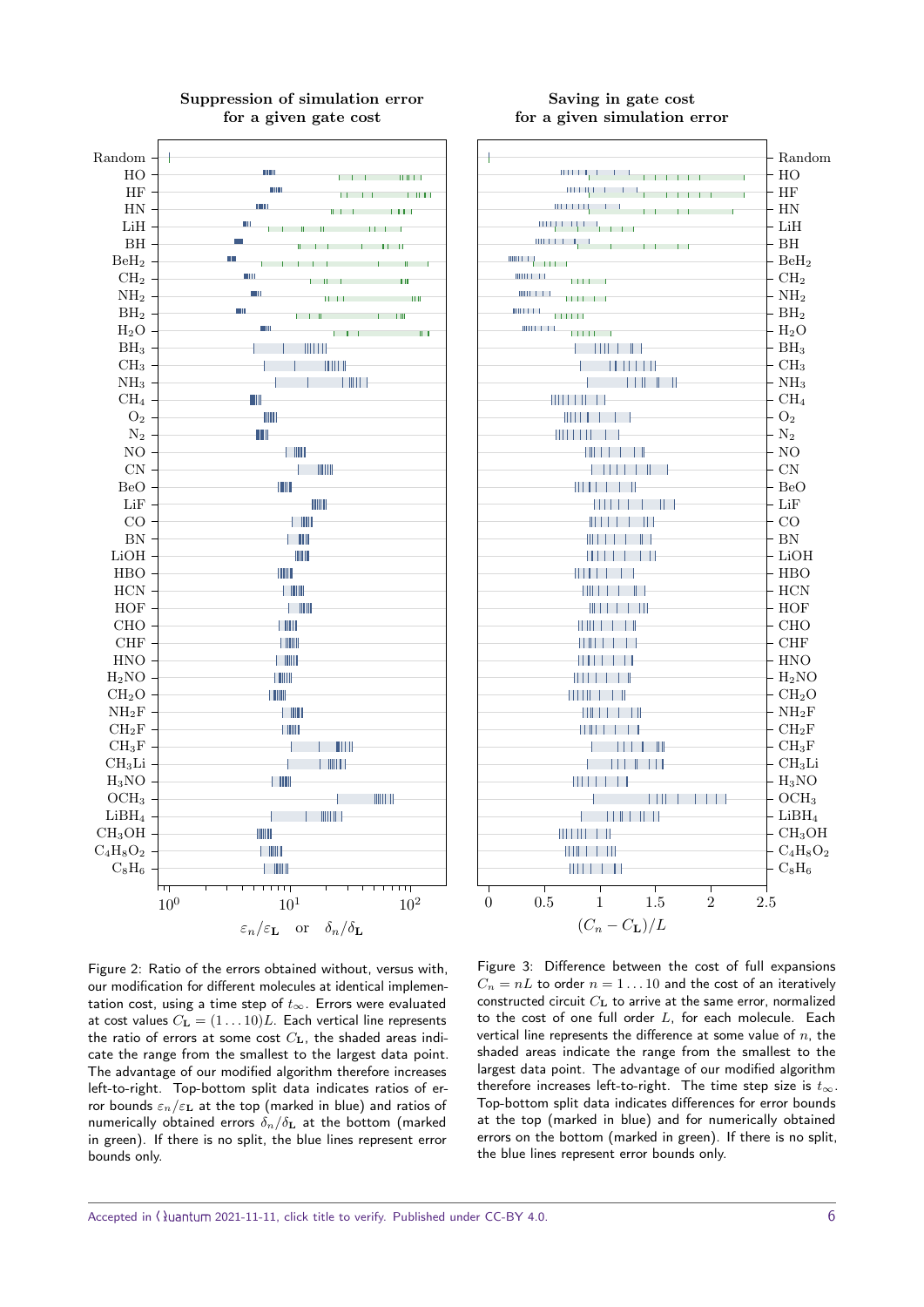Hamiltonians for molecules [\[39\]](#page-8-18). Because the efficiency of our method depends critically on the specific amplitudes in the Hamiltonian, analytical results are hard to obtain. Therefore we resort to a numerical study comparing the accuracy of the modification to the method in [\[29\]](#page-8-9) for a group of molecules listed in Table [1.](#page-4-3)

The Hamiltonians for these molecules were obtained using OpenFermion [\[40\]](#page-8-19) and PySCF [\[41\]](#page-9-0), with the basis set STO-3G [\[42\]](#page-9-1), and geometry data retrieved from PubChem [\[43\]](#page-9-2) and the NIST Computational Chemistry Comparison and Benchmark Database [\[44\]](#page-9-3). Mapping from second quantization to spin operators was done using the Jordan-Wigner transformation [\[45\]](#page-9-4).

<span id="page-6-0"></span>

Figure 4: Accuracy of the Taylor expansion for the electronic Hamiltonian of hydrogen fluoride (HF), at time step size  $t_{\infty}$ , in terms of the error per unit time vs the circuit cost  $C_{\text{L}}$  as defined in Eq. [\(23\)](#page-3-2) per cost of a full order. Lines are the error bounds  $\varepsilon_{\text{L}}$  for the unmodified --- and modified circuit. Squares  $\Phi$  are the numerically obtained errors  $\delta_{\mathbf{L}}$  for fully expanded orders, circles  $\circ$  analogous for partial orders. The vertical gray bars point to where the error would be if we could implement  $U_L$  without the amplification step. The inset shows the distribution  $\rho$  of the logarithms of weights in the Hamiltonian  $\log |\alpha_{\ell}|$ .

<span id="page-6-1"></span>

Figure 5: Identical plot to Fig. [4](#page-6-0) showing only the convergence of error bounds for ammonia (NH<sub>3</sub>). Notice the increasing distance between the unmodified  $-$  - and modified  $$ variants of the algorithm between the orders 2 and 4, which is not present in Fig. [4.](#page-6-0) It is caused by the two distinct clusters in the distribution of the logarithmic weights in the Hamiltonian visible in the inset.

To showcase that our method yields improvements regardless of the basis set used, we also performed calculations using the cc-pVDZ, cc-pVTZ, and cc-pVQZ basis sets  $[46, 47]$  $[46, 47]$  $[46, 47]$  for  $H_2$  and LiH. The results are shown in Appendix [A.](#page-9-7)

In addition to the listed molecules, we also replaced the coefficients of the Hamiltonian for LiH with random numbers from a normal distribution with  $\mu = 1$ and  $\sigma = 0.1$ , to show the vanishing effect of our modification whenever all weights are similar. These results are labeled Random.

Figure [4](#page-6-0) shows the error bounds as well as the numerically evaluated exact errors per unit time for hydrogen fluoride. Compared to the expansion to full orders, we see that our modification leads to a much quicker decrease of the error bound as well as the exact error in the range  $0 < C_{L} < L$ , followed by very similar convergence for  $C_{\mathbf{L}} > L$ . This pattern is consistent with the convergence we observed for most other molecules we calculated.

Some compounds in our set – namely  $BH<sub>3</sub>$ ,  $CH<sub>3</sub>$ ,  $NH_3$ , CH<sub>3</sub>F, CH<sub>3</sub>Li, OCH<sub>3</sub>, and LiBH<sub>4</sub> – show a slightly different behavior, where the ratio of error bounds using the modified and unmodified versions increases once more later in the iteration. Figure [5](#page-6-1) illustrates this using  $NH<sub>3</sub>$  as an example. The delayed convergence is caused by a distinct second peak in the distribution of the logarithms of weights in the Hamiltonian  $\log |\alpha_{\ell}|$ , present in the mentioned molecules. The rest of our set shows distributions rather similar to that of HF in the inset in Fig. [4.](#page-6-0) This disparity is also visible in the summarized results in Figs. [2](#page-5-0) and [3,](#page-5-1) where the spread for the mentioned molecules (especially for the error in Fig. [2\)](#page-5-0) is much greater than for the rest.

To summarize the results for all molecules, we obtained the ratio of the errors of the original and the modified version at cost values  $C_{\mathbf{L}} = nL$ , with  $n = 1 \dots 10$ , where the time step was set to  $t_{\infty}$  for each respective molecule. The results are depicted in Fig. [2.](#page-5-0) Across the listed molecules, our modification consistently yields errors roughly one order of magnitude lower than the unmodified method at equivalent costs, with some ratios as low as 3 and some as high as 100.

We also compared the cost required to obtain a certain error threshold. To this end, the errors  $\delta_n$  of the expansions to full orders  $n$  were calculated, and the cost $C_{\mathbf{L}}$  of the modified version to yield the same error was recorded. The results are depicted in Fig. [3.](#page-5-1) Using the modified method leads to saving approximately one order in most cases, i.e. the accuracy obtained by expanding n full orders can be produced with a cost of  $C_{\mathbf{L}} = (n-1)L$ .

Our results show no strong correlation with neither the number of qubits in the Hamiltonian nor the number of terms L. Therefore we presume that these properties will also hold for other chemical Hamiltonians obtained in the same way.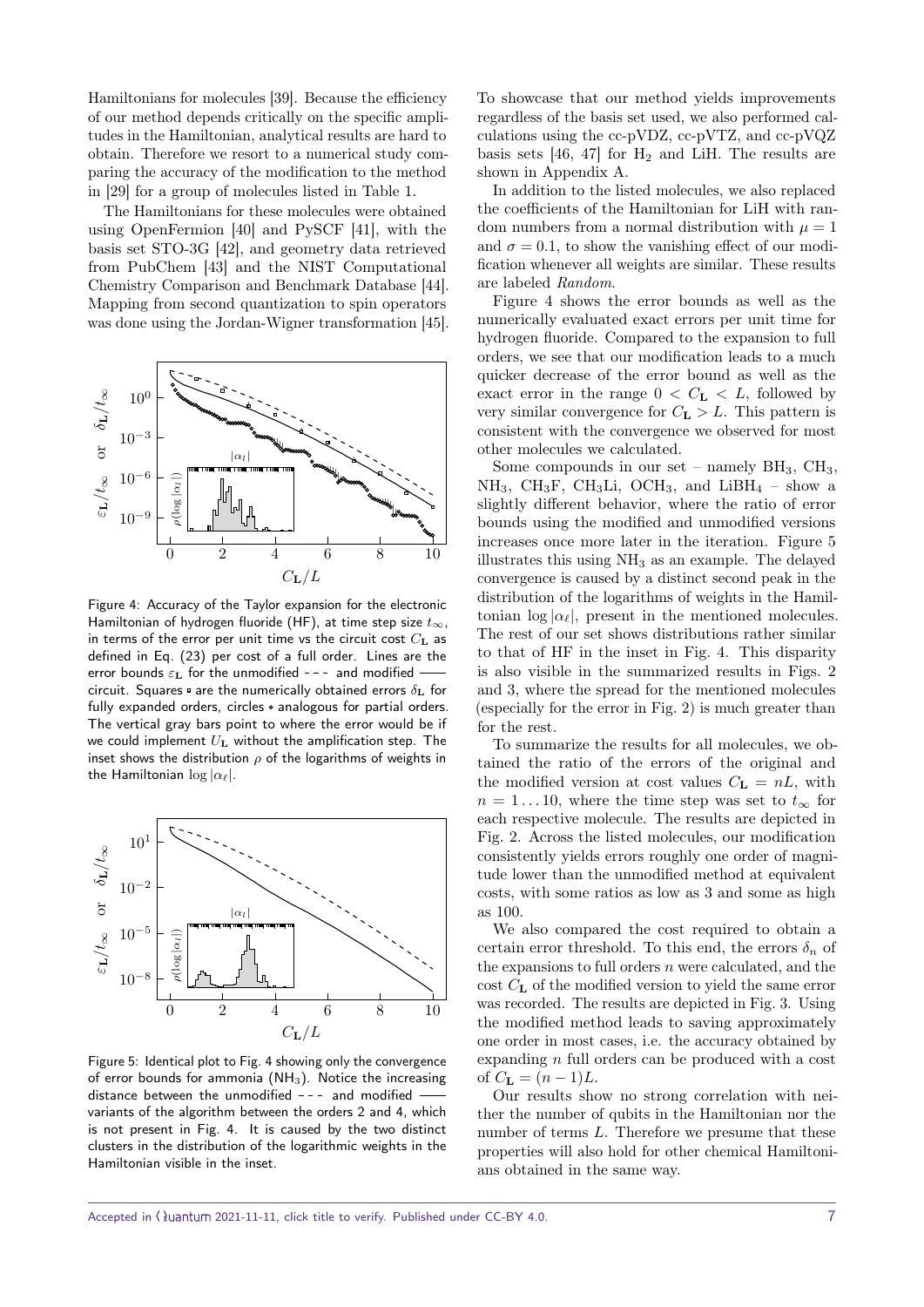## <span id="page-7-8"></span>4 Conclusion

We demonstrated that a natural extension of the method proposed in [\[29\]](#page-8-9) can lead to noticeable improvements in the convergence of the approximation when used for electronic structure Hamiltonians of molecules. The asymptotic behavior is equivalent; however, minimizing the required number of gates will be important for implementations on actual quantum hardware.

Our modification does not need the introduction of any new subroutines. It only rearranges the gate construction to facilitate quicker convergence of both the error bound and the actual error.

Due to the lack of analytic relations between the amplitudes in the Hamiltonians we investigated, only numeric results are available. However, because of the relatively large sample size of molecules we considered, it stands to reason that this behavior will generalize to a large portion of electronic structure Hamiltonians.

As mentioned in the introduction, in light of other methods like qubitization and quantum signal processing, the truncated Taylor series may be of particular relevance for diagonally dominant and time-dependent Hamiltonians. Investigating the suitability of our modification to such problems would therefore be an interesting question for future work.

Furthermore, combining our proposed adaptations with the improvements by Novo and Berry [\[48\]](#page-9-8), who add an additional correction step to the method, could also be worth exploring.

## Acknowledgments

The authors would like to acknowledge the use of the University of Oxford Advanced Research Computing  $(ARC)$  facility  $(DOI 10.5281/zenodo.22558)$  $(DOI 10.5281/zenodo.22558)$  $(DOI 10.5281/zenodo.22558)$  in carrying out this work. ETC was supported by the EPSRC (grant no. EP/M024261/1). SCB acknowledges support from the EU Flagship project AQ-TION, the NQIT Hub (EP/M013243/1), and the QCS Hub (EP/T001062/1). The authors also thank Bálint Koczor and Sam McArdle for useful discussions, as well as Yingkai Ouyang for helpful comments on the manuscript.

### References

- <span id="page-7-0"></span>[1] R. P. Feynman. Simulating physics with computers. International Journal of Theoretical Physics, 21(6):467-488, Jun 1982. DOI [10.1007/BF02650179](https://doi.org/10.1007/BF02650179).
- <span id="page-7-1"></span>[2] S. Lloyd. Universal quantum simulators. Science, 273:1073–1078, Aug 1996. DOI [10.1126/science.273.5278.1073](https://doi.org/10.1126/science.273.5278.1073).
- <span id="page-7-2"></span>[3] D. S. Abrams and S. Lloyd. Simulation of manybody Fermi systems on a universal quantum computer. Physical Review Letters, 79(13):2586–2589, Sep 1997. DOI [10.1103/PhysRevLett.79.2586](https://doi.org/10.1103/PhysRevLett.79.2586).
- <span id="page-7-3"></span>[4] G. Ortiz, J. E. Gubernatis, E. Knill, and R. Laflamme. Quantum algorithms for fermionic simulations. Physical Review A, 64(2), Jul 2001. DOI [10.1103/PhysRevA.64.022319](https://doi.org/10.1103/PhysRevA.64.022319).
- [5] A. Aspuru-Guzik. Simulated quantum computation of molecular energies. Science, 309(5741): 1704–1707, Sep 2005. DOI [10.1126/science.1113479](https://doi.org/10.1126/science.1113479).
- [6] D.W. Berry, G. Ahokas, R. Cleve, and B. C. Sanders. Efficient quantum algorithms for simulating sparse Hamiltonians. Communications in Mathematical Physics, 270(2):359–371, Dec 2006. DOI [10.1007/s00220-006-0150-x](https://doi.org/10.1007/s00220-006-0150-x).
- [7] H. Wang, S. Kais, A. Aspuru-Guzik, and M. R. Hoffmann. Quantum algorithm for obtaining the energy spectrum of molecular systems. Physical Chemistry Chemical Physics, 10(35):5388, 2008. DOI [10.1039/b804804e](https://doi.org/10.1039/b804804e).
- [8] J. D. Whitfield, J. Biamonte, and A. Aspuru-Guzik. Simulation of electronic structure Hamiltonians using quantum computers. Molecular Physics, 109(5):735–750, 2011. doi [10.1080/00268976.2011.552441](https://doi.org/10.1080/00268976.2011.552441).
- [9] E. Campbell. Random compiler for fast Hamiltonian simulation. Physical Review Letters, 123 (7):070503, Aug 2019. DOI [10.1103/physrevlett.123.070503](https://doi.org/10.1103/physrevlett.123.070503).
- [10] A. M. Childs and Y. Su. Nearly optimal lattice simulation by product formulas. Physical Review Letters, 123(5):050503, Aug 2019. DOI [10.1103/physrevlett.123.050503](https://doi.org/10.1103/physrevlett.123.050503).
- [11] A. M. Childs, A. Ostrander, and Y. Su. Faster quantum simulation by randomization. Quantum, 3:182, Sep 2019. DOI [10.22331/q-2019-09-02-182](https://doi.org/10.22331/q-2019-09-02-182).
- <span id="page-7-4"></span>[12] Y. Ouyang, D. R. White, and E. T. Campbell. Compilation by stochastic Hamiltonian sparsification. Quantum, 4:235, Feb 2020. DOI [10.22331/q-2020-02-27-235](https://doi.org/10.22331/q-2020-02-27-235).
- <span id="page-7-5"></span>[13] H. F. Trotter. On the product of semi-groups of operators. Proceedings of the American Mathematical Society, 10(4):545-551, 1959. DOI [10.2307/2033649](https://doi.org/10.2307/2033649).
- <span id="page-7-6"></span>[14] M. Suzuki. Generalized Trotter's formula and systematic approximants of exponential operators and inner derivations with applications to manybody problems. Communications in Mathematical Physics, 51(2):183–190, 1976. DOI [10.1007/BF01609348](https://doi.org/10.1007/BF01609348).
- <span id="page-7-7"></span>[15] D. Wecker, B. Bauer, B. K. Clark, M. B. Hastings, and M. Troyer. Gate-count estimates for performing quantum chemistry on small quantum computers. Physical Review A, 90:022305, Aug 2014. DOI [10.1103/PhysRevA.90.022305](https://doi.org/10.1103/PhysRevA.90.022305).
- [16] R. Babbush, J. McClean, D. Wecker, A. Aspuru-Guzik, and N. Wiebe. Chemical basis of Trotter-Suzuki errors in quantum chemistry simulation. Physical Review A, 91(2), Feb 2015. DOI [10.1103/PhysRevA.91.022311](https://doi.org/10.1103/PhysRevA.91.022311).

Accepted in  $\langle \rangle$ uantum 2021-11-11, click title to verify. Published under CC-BY 4.0.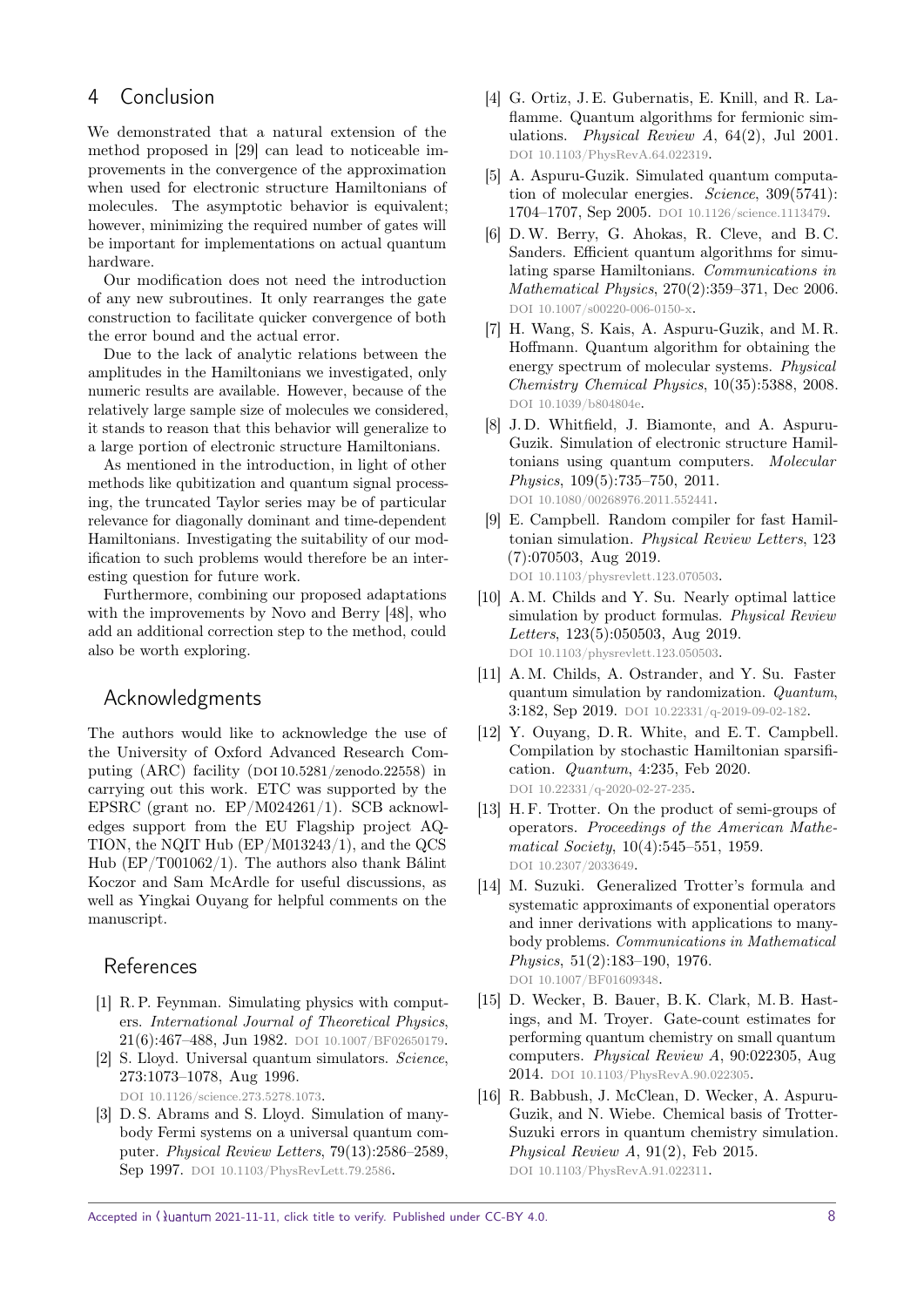- [17] M. B. Hastings, D. Wecker, B. Bauer, and M. Troyer. Improving quantum algorithms for quantum chemistry, 2014. arxiv [1403.1539](https://arxiv.org/abs/1403.1539).
- [18] D. Poulin, M. B. Hastings, D. Wecker, N. Wiebe, A. C. Doherty, and M. Troyer. The Trotter step size required for accurate quantum simulation of quantum chemistry, 2014. arxiv [1406.4920](https://arxiv.org/abs/1406.4920).
- [19] J. R. McClean, R. Babbush, P. J. Love, and A. Aspuru-Guzik. Exploiting locality in quantum computation for quantum chemistry. The Journal of Physical Chemistry Letters, 5(24):4368–4380, Dec 2014. DOI [10.1021/jz501649m](https://doi.org/10.1021/jz501649m).
- <span id="page-8-0"></span>[20] A. M. Childs, Y. Su, M. C. Tran, N. Wiebe, and S. Zhu. Theory of Trotter Error with Commutator Scaling. Physical Review X, 11:011020, Feb 2021. DOI [10.1103/PhysRevX.11.011020](https://doi.org/10.1103/PhysRevX.11.011020).
- <span id="page-8-1"></span>[21] A. M. Childs and N. Wiebe. Hamiltonian simulation using linear combinations of unitary operations. Quantum Information & Computation, 12 (11–12):901–924, Nov 2012. doi [10.26421/QIC12.11-12](https://doi.org/10.26421/QIC12.11-12).
- <span id="page-8-2"></span>[22] D.W. Berry, A. M. Childs, R. Cleve, R. Kothari, and R. D. Somma. Exponential improvement in precision for simulating sparse Hamiltonians. In Proceedings of the Forty-Sixth Annual ACM Symposium on Theory of Computing, STOC '14, page 283–292, New York, NY, USA, 2014. Association for Computing Machinery. DOI [10.1145/2591796.2591854](https://doi.org/10.1145/2591796.2591854).
- <span id="page-8-3"></span>[23] G. H. Low, V. Kliuchnikov, and N. Wiebe. Wellconditioned multiproduct Hamiltonian simulation, 2019. arxiv [1907.11679](https://arxiv.org/abs/1907.11679).
- <span id="page-8-4"></span>[24] D.W. Berry, A. M. Childs, and R. Kothari. Hamiltonian Simulation with nearly optimal dependence on all parameters. In 2015 IEEE 56th Annual Symposium on Foundations of Computer Science, pages 792–809, 2015. DOI [10.1109/FOCS.2015.54](https://doi.org/10.1109/FOCS.2015.54).
- <span id="page-8-5"></span>[25] G. H. Low and I. L. Chuang. Optimal Hamiltonian simulation by quantum signal processing. Physical Review Letters, 118(1):010501, Jan 2017. DOI [10.1103/physrevlett.118.010501](https://doi.org/10.1103/physrevlett.118.010501).
- <span id="page-8-6"></span>[26] A. Gilyén, Y. Su, G. H. Low, and N. Wiebe. Quantum singular value transformation and beyond: exponential improvements for quantum matrix arithmetics. In Proceedings of the 51st Annual ACM SIGACT Symposium on Theory of Computing, STOC '19, pages 193–204. ACM Press, 2019. DOI [10.1145/3313276.3316366](https://doi.org/10.1145/3313276.3316366).
- <span id="page-8-7"></span>[27] G. H. Low and I. L. Chuang. Hamiltonian simulation by qubitization. Quantum, 3:163, Jul 2019. DOI [10.22331/q-2019-07-12-163](https://doi.org/10.22331/q-2019-07-12-163).
- <span id="page-8-8"></span>[28] D.W. Berry, C. Gidney, M. Motta, J. R. McClean, and R. Babbush. Qubitization of arbitrary basis quantum chemistry leveraging sparsity and low rank factorization. Quantum, 3:208, Dec 2019. DOI [10.22331/q-2019-12-02-208](https://doi.org/10.22331/q-2019-12-02-208).
- <span id="page-8-9"></span>[29] D.W. Berry, A. M. Childs, R. Cleve, R. Kothari, and R. D. Somma. Simulating Hamiltonian dynamics with a truncated Taylor series. Physical Review Letters, 114:090502, Mar 2015. DOI [10.1103/PhysRevLett.114.090502](https://doi.org/10.1103/PhysRevLett.114.090502).
- <span id="page-8-10"></span>[30] A. M. Childs, D. Maslov, Y. Nam, N. J. Ross, and Y. Su. Toward the first quantum simulation with quantum speedup. Proceedings of the National Academy of Sciences, 115(38):9456–9461, Sep 2018. DOI [10.1073/pnas.1801723115](https://doi.org/10.1073/pnas.1801723115).
- <span id="page-8-11"></span>[31] R. Babbush, C. Gidney, D.W. Berry, N. Wiebe, J. McClean, A. Paler, A. Fowler, and H. Neven. Encoding electronic spectra in quantum circuits with linear T complexity. *Physical Review X*, 8: 041015, Oct 2018. DOI [10.1103/PhysRevX.8.041015](https://doi.org/10.1103/PhysRevX.8.041015).
- <span id="page-8-12"></span>[32] G. H. Low and N. Wiebe. Hamiltonian simulation in the interaction picture, 2018. arxiv [1805.00675](https://arxiv.org/abs/1805.00675).
- <span id="page-8-13"></span>[33] R. Babbush, D.W. Berry, J. R. McClean, and H. Neven. Quantum simulation of chemistry with sublinear scaling in basis size. npj Quantum Information, 5(1), Nov 2019. DOI [10.1038/s41534-019-0199-y](https://doi.org/10.1038/s41534-019-0199-y).
- <span id="page-8-14"></span>[34] G. H. Low, V. Kliuchnikov, and L. Schaeffer. Trading T-gates for dirty qubits in state preparation and unitary synthesis, 2018. arxiv [1812.00954](https://arxiv.org/abs/1812.00954).
- <span id="page-8-15"></span>[35] S. Bravyi and A. Kitaev. Universal quantum computation with ideal Clifford gates and noisy ancillas. Phys. Rev. A, 71:022316, Feb 2005. DOI [10.1103/PhysRevA.71.022316](https://doi.org/10.1103/PhysRevA.71.022316).
- [36] M. Howard, J. Wallman, V. Veitch, and J. Emerson. Contextuality supplies the magic for quantum computation. Nature, 510(7505):351–355, Jun 2014. DOI [10.1038/nature13460](https://doi.org/10.1038/nature13460).
- <span id="page-8-16"></span>[37] E.T. Campbell, B.M. Terhal, and C. Vuillot. Roads towards fault-tolerant universal quantum computation. Nature, 549(7671):172–179, Sep 2017. DOI [10.1038/nature23460](https://doi.org/10.1038/nature23460).
- <span id="page-8-17"></span>[38] M.A. Nielsen and I.L. Chuang. Quantum Computation and Quantum Information, chapter 4, pages 182–184. Cambridge University Press, 2nd edition, 2010. ISBN 9781107002173.
- <span id="page-8-18"></span>[39] T. Helgaker, P. Jorgensen, and J. Olsen. Molecular electronic-structure theory. John Wiley & Sons, 2000. ISBN 9781118531471.
- <span id="page-8-19"></span>[40] J. R. McClean, K. J. Sung, I. D. Kivlichan, Y. Cao, C. Dai, E. S. Fried, C. Gidney, B. Gimby, P. Gokhale, T. Häner, T. Hardikar, V. Havlíček, O. Higgott, C. Huang, J. Izaac, Z. Jiang, X. Liu, S. McArdle, M. Neeley, T. O'Brien, B. O'Gorman, I. Ozfidan, M. D. Radin, J. Romero, N. Rubin, N. P. D. Sawaya, K. Setia, S. Sim, D. S. Steiger, M. Steudtner, Q. Sun, W. Sun, D. Wang, F. Zhang, and R. Babbush. OpenFermion: The electronic structure package for quantum computers, 2017. arxiv [1710.07629](https://arxiv.org/abs/1710.07629).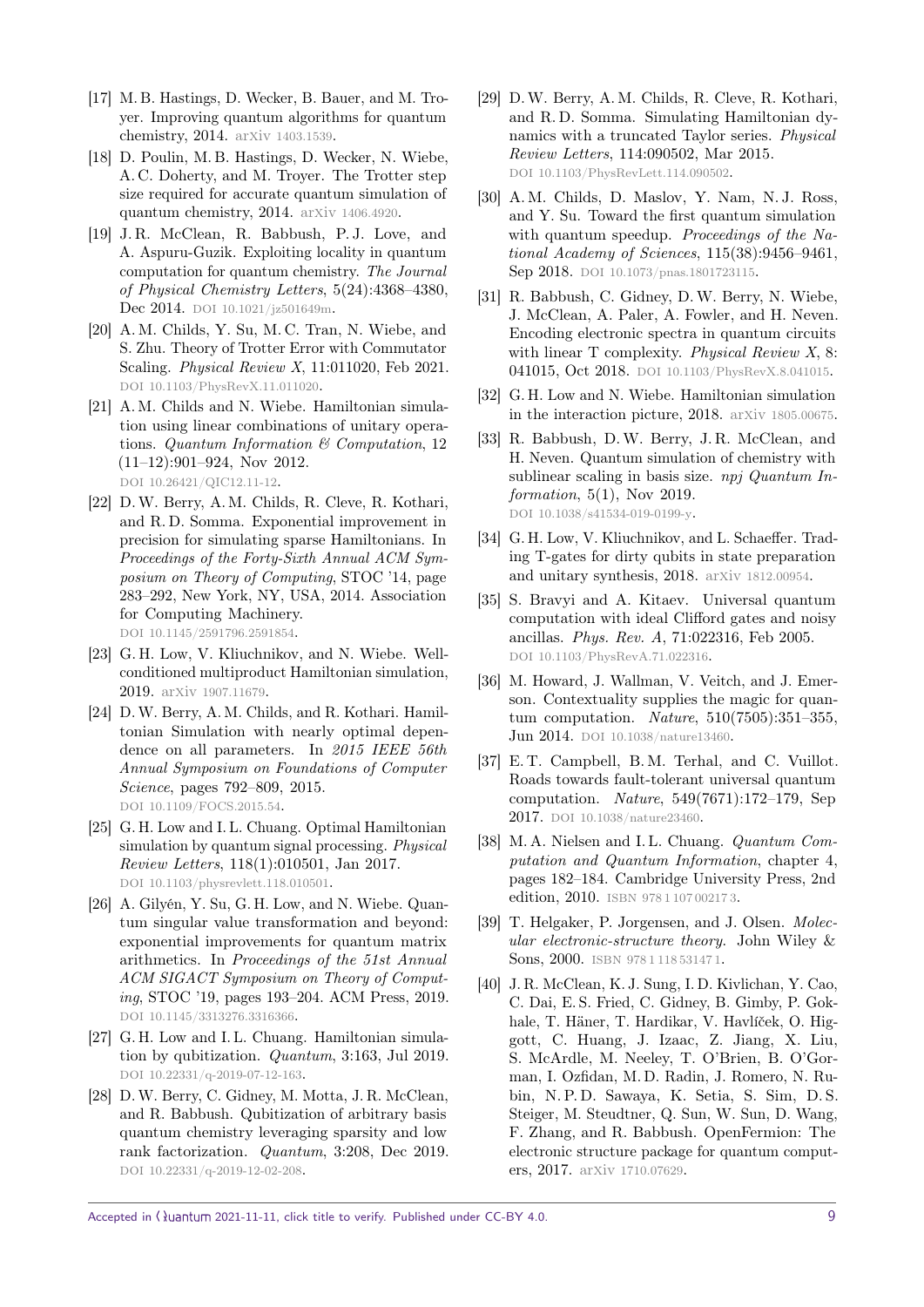- <span id="page-9-0"></span>[41] Q. Sun, T. C. Berkelbach, N. S. Blunt, G. H. Booth, S. Guo, Z. Li, J. Liu, J. D. McClain, E. R. Sayfutyarova, S. Sharma, S. Wouters, and G. K. Chan. PySCF: the Python-based simulations of chemistry framework, 2017. DOI [10.1002/wcms.1340](https://doi.org/10.1002/wcms.1340).
- <span id="page-9-1"></span>[42] W. J. Hehre, R. F. Stewart, and J. A. Pople. Selfconsistent molecular-orbital methods. I. Use of Gaussian expansions of Slater-type atomic orbitals. The Journal of Chemical Physics, 51(6): 2657-2664, 1969. DOI [10.1063/1.1672392](https://doi.org/10.1063/1.1672392).
- <span id="page-9-2"></span>[43] S. Kim, J. Chen, T. Cheng, A. Gindulyte, J. He, S. He, Q. Li, B. A. Shoemaker, P. A. Thiessen, B. Yu, L. Zaslavsky, J. Zhang, and E. E. Bolton. PubChem 2019 update: improved access to chemical data. Nucleic Acids Research, 47(D1):D1102– D1109, Oct 2018. DOI [10.1093/nar/gky1033](https://doi.org/10.1093/nar/gky1033).
- <span id="page-9-3"></span>[44] R. D. Johnson III. NIST Computational Chemistry Comparison and Benchmark Database, NIST

Standard Reference Database Number 101, Release 20, Aug 2019. url <http://cccbdb.nist.gov>.

- <span id="page-9-4"></span>[45] P. Jordan and E. Wigner. Über das Paulische Äquivalenzverbot. Zeitschrift für Physik, 47(9): 631–651, 1928. doi [10.1007/BF01331938](https://doi.org/10.1007/BF01331938).
- <span id="page-9-5"></span>[46] T. H. Dunning Jr. Gaussian basis sets for use in correlated molecular calculations. I. The atoms boron through neon and hydrogen. The Journal of chemical physics, 90(2):1007–1023, 1989. DOI [10.1063/1.456153](https://doi.org/10.1063/1.456153).
- <span id="page-9-6"></span>[47] B. P. Prascher, D. E. Woon, K. A. Peterson, T. H. Dunning, and A. K. Wilson. Gaussian basis sets for use in correlated molecular calculations. VII. Valence, core-valence, and scalar relativistic basis sets for Li, Be, Na, and Mg. Theoretical Chemistry Accounts, 128(1):69–82, 2011. DOI [10.1007/s00214-010-0764-0](https://doi.org/10.1007/s00214-010-0764-0).
- <span id="page-9-8"></span>[48] L. Novo and D.W. Berry. Improved Hamiltonian simulation via a truncated Taylor series and corrections, 2016. arxiv [1611.10033](https://arxiv.org/abs/1611.10033).

## <span id="page-9-7"></span>A Effect of basis set choice

<span id="page-9-9"></span>

To ensure the effect we observed also holds for larger basis sets, we additionally performed calculations for  $H_2$ and LiH with cc-pVDZ, cc-pVTZ, and cc-pVQZ sets.



Figure 6: Ratio of the error bounds obtained without, versus with, our modification for different molecules and basis sets, using a time step of  $t_{\infty}$ . Errors were evaluated at each cost value  $C_{\mathbf{L}} = (1 \dots 10)L$ . Each line represents the ratio of error bounds  $\varepsilon_n/\varepsilon_{\mathbf{L}}$  at some cost  $C_{\mathbf{L}}$ . The advantage of our modified algorithm therefore increases left-to-right.

Figure 7: Difference of the cost of full expansions  $C_n = nL$  to order  $n = 1 \dots 10$  and the cost of an iteratively constructed circuit  $C_{\mathbf{L}}$  to arrive at the same error bound, normalized to the cost of one full order  $L$ , for each molecule and basis set. The advantage of our modified algorithm therefore increases left-to-right. The time step size is  $t_{\infty}$ .

Figures [6](#page-9-9) and [7](#page-9-9) show that for the considered cases, larger basis sets seem to slightly enhance the advantage of our modification. As a special case, for  $H_2$  our proposed method yields almost no improvement when using STO-3G, due to the very low number of only 15 terms. Apart from this outlier, the influence of the choice of basis set on our algorithm's performance seems small.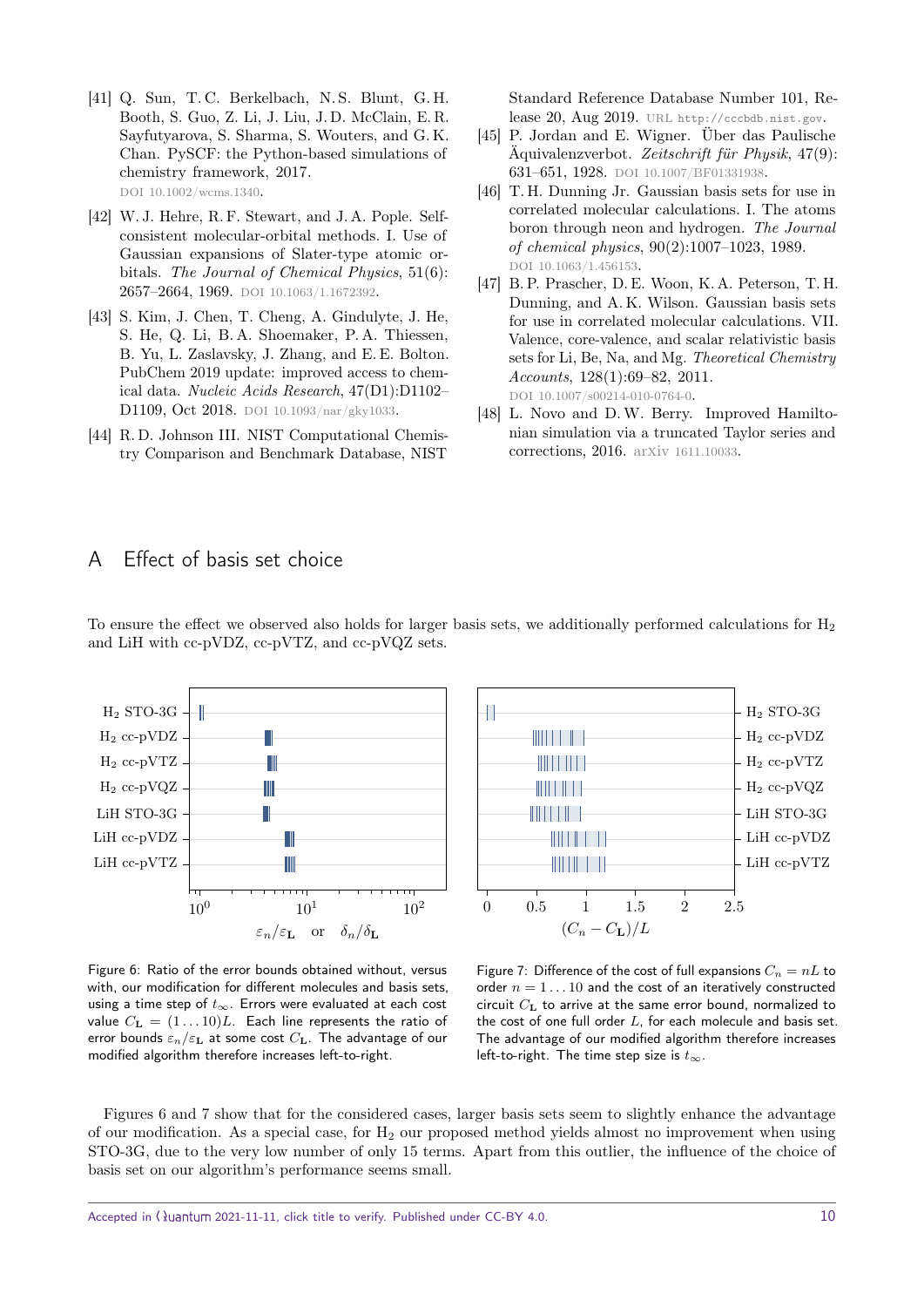## <span id="page-10-1"></span>B Proofs

For completeness and convenience, we collect several of the results we used in this appendix, including some that may be well known.

<span id="page-10-0"></span>**Lemma 1.** The optimal choice for the number of amplification steps is  $\nu = 1$ , resulting in  $s_L = 2$ .

*Proof.* For unitary  $U_L$ , the operator  $Q^{\nu}W$ , with Q as defined in Eq. [\(11\)](#page-2-2), would have the effect [\[22\]](#page-8-2)

$$
\mathcal{Q}^{\nu} \mathcal{W} |0\rangle |\psi\rangle = \sin \left[ (2\nu + 1) \sin^{-1} (s_{\mathbf{L}}^{-1}) \right] |0\rangle U_{\mathbf{L}} |\psi\rangle
$$

$$
+ \cos \left[ (2\nu + 1) \cos^{-1} (N) \right] |0^{\perp}, \Phi\rangle .
$$

For any given number of amplification steps  $\nu$ , the amplitude of the desired state  $|0\rangle U_L |\psi\rangle$  can be tuned to 1 by setting t such that  $s_{\text{L}}$  fulfills

<span id="page-10-3"></span>
$$
s_{\mathbf{L}} = \sin\left(\frac{\pi}{4\nu + 2}\right)^{-1} \sim \frac{4\nu + 2}{\pi}.\tag{29}
$$

For this argument it is sufficient to analyze the full expansion to order n. To find the optimal number  $\nu$  we consider the operator  $Q^{\nu}{\cal W}$ , which contains the most expensive operator W a total of  $2\nu+1$  times. Therefore the cost is approximately linear in  $\nu$ , meaning it is also linear in  $s_n$ . However, we know that

$$
s_n = \sum_{k=0}^n \frac{t^k}{k!} \left( \sum_{\ell=0}^{L-1} \alpha_\ell \right)^k = \sum_{k=0}^n \frac{t^k \Lambda^k}{k!} \approx e^{\Lambda t},\tag{30}
$$

where the rightmost approximation holds for sufficiently large n. Equations [\(29\)](#page-10-3) and [\(30\)](#page-10-4) imply that the cost is exponential in t, indicating there is no benefit in amplifying more than once. Exact numerical evaluation shows that for  $n \to \infty$ , one or two amplification steps  $(\nu \in \{1,2\})$  yield approximately equivalent time-per-gate, but the smaller t of  $\nu = 1$  leads to quicker convergence in n. Consequently, it is best to choose  $\nu = 1$ . This choice forces  $s_{\text{L}}$  to satisfy

$$
s_{\mathbf{L}} = \sin\left(\frac{\pi}{6}\right)^{-1} = 2.
$$

<span id="page-10-4"></span>

<span id="page-10-2"></span>**Lemma 2.** The action of  $\Pi A$  on a product state  $|0\rangle |\psi\rangle$  is given by [\[29\]](#page-8-9)

$$
\Pi \mathcal{A} \left| 0 \right\rangle \left| \psi \right\rangle = \left| 0 \right\rangle \left( -\frac{4}{s_{\mathrm{L}}^3} U_{\mathrm{L}} U_{\mathrm{L}}^\dagger U_{\mathrm{L}} + \frac{3}{s_{\mathrm{L}}} U_{\mathrm{L}} \right) \left| \psi \right\rangle.
$$

*Proof.* We can explicitly expand R and use that  $\Pi^2 = \Pi$  as well as  $\Pi |0\rangle |\psi\rangle = |0\rangle |\psi\rangle$  to find

$$
\Pi \mathcal{A} |0\rangle |\psi\rangle = -\Pi \mathcal{W} R \mathcal{W}^{\dagger} R \mathcal{W} |0\rangle |\psi\rangle
$$
  
\n
$$
= -\Pi \mathcal{W} (2\Pi - 1) \mathcal{W}^{\dagger} (2\Pi - 1) \mathcal{W} |0\rangle |\psi\rangle
$$
  
\n
$$
= (-4\Pi \mathcal{W} \Pi \mathcal{W}^{\dagger} \Pi \mathcal{W} + 2\Pi \mathcal{W} \mathcal{W}^{\dagger} \Pi \mathcal{W} + 2\Pi \mathcal{W} \Pi \mathcal{W}^{\dagger} \mathcal{W} - \Pi \mathcal{W} \mathcal{W}^{\dagger} \mathcal{W}) |0\rangle |\psi\rangle
$$
  
\n
$$
= (-4\Pi \mathcal{W} \Pi \mathcal{W}^{\dagger} \Pi \mathcal{W} + 3\Pi \mathcal{W}) |0\rangle |\psi\rangle
$$
  
\n
$$
= (-4\Pi \mathcal{W} \Pi \Pi \mathcal{W}^{\dagger} \Pi \Pi \mathcal{W} \Pi + 3\Pi \mathcal{W} \Pi) |0\rangle |\psi\rangle
$$
  
\n
$$
= |0\rangle \left( -\frac{4}{s_{\mathrm{L}}^3} U_{\mathrm{L}} U_{\mathrm{L}}^{\dagger} U_{\mathrm{L}} + \frac{3}{s_{\mathrm{L}}} U_{\mathrm{L}} \right) |\psi\rangle
$$

as claimed.

 $\Box$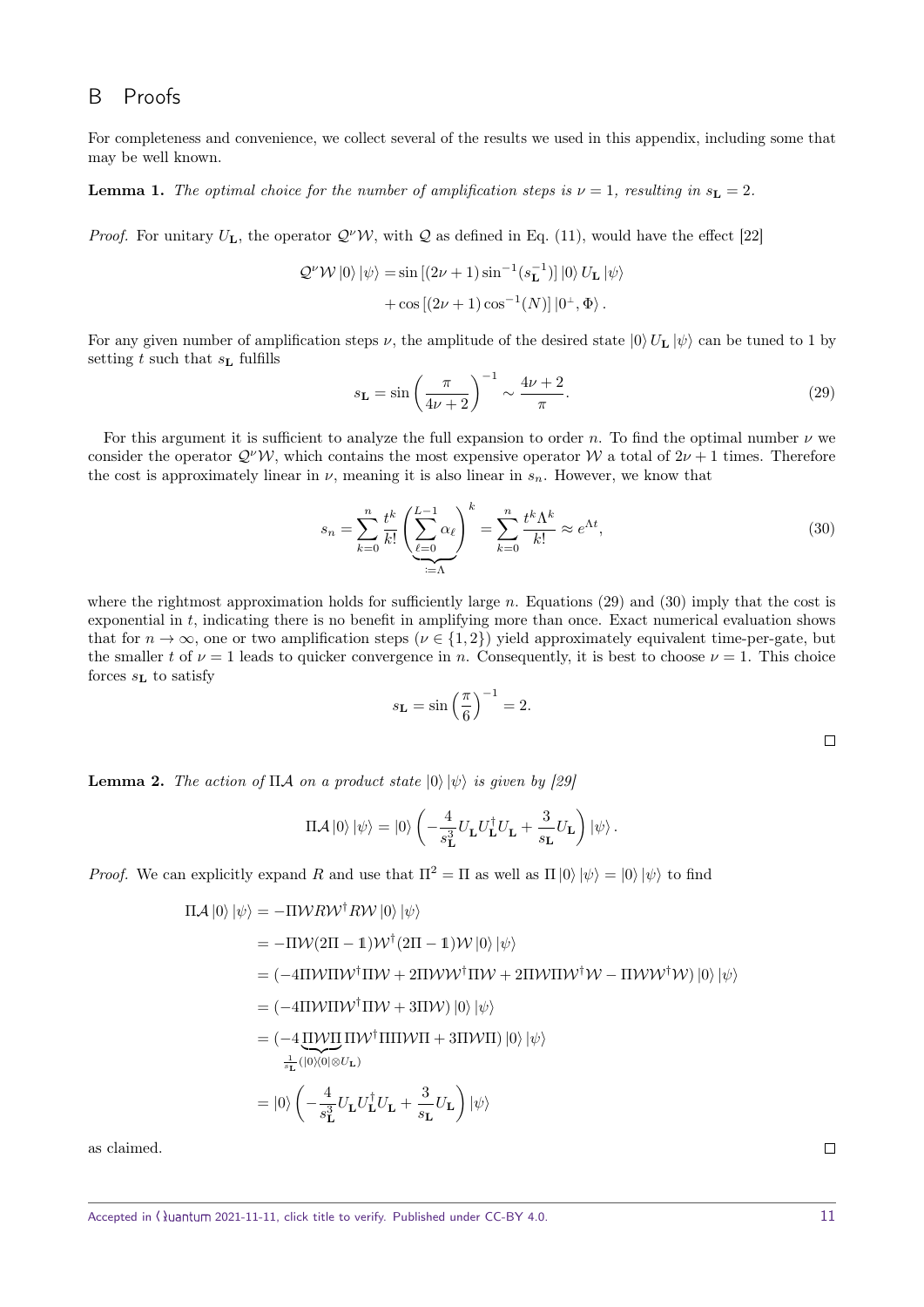<span id="page-11-0"></span>**Lemma 3.** If used in  $W|0\rangle|\psi\rangle$ ,  $\mathcal{P}^*$  has the same effect as  $\mathcal{P}$ , i.e.  $W|0\rangle|\psi\rangle = (\mathcal{P}^{\dagger} \otimes \mathbb{1}) S(\mathcal{P} \otimes \mathbb{1})|0\rangle|\psi\rangle =$  $(\mathcal{P}^{\star \dagger} \otimes 1) \mathcal{S} (\mathcal{P}^{\star} \otimes 1) |0\rangle |\psi\rangle$ 

*Proof.*  $\mathcal{P}^*$  on any of the  $c_k$  registers has the action

$$
\mathcal{P}^{\star} \ket{0}_{c_k} = \frac{1}{\sqrt{\Lambda_k}} \sum_{\ell=0}^{L_k-1} \sqrt{\alpha_{\ell}} \ket{\ell}_{c_k}
$$

and on the  $q$  register

$$
\mathcal{P}^\star \left|0\right\rangle_q = \frac{1}{\sqrt{N_q}} \sum_{k=0}^\kappa \sqrt{\frac{t^k}{k!} \prod_{j=1}^k \Lambda_j} \left|k\right\rangle_q
$$

where  $N_q = \sum_{k=0}^{\infty} \frac{t^k}{k!}$  $\frac{t^k}{k!} \prod_{j=1}^k \Lambda_j$  and  $\kappa$  is the largest nonzero index in **L**. Therefore

$$
\mathcal{S}\left(\mathcal{P}^{\star}\otimes\mathbb{1}\right)\left|0\right\rangle\left|\psi\right\rangle =\frac{1}{\sqrt{N_{q}\prod_{k=1}^{\kappa}\Lambda_{k}}}\sum_{k=0}^{\kappa}\sqrt{\left(\prod_{j=1}^{k}\Lambda_{j}\right)\frac{t^{k}}{k!}}\left|k\right\rangle_{q}\bigotimes_{j=1}^{k}\left(\sum_{\ell=0}^{L_{j}-1}\left|\ell\right\rangle_{c_{j}}\sqrt{\alpha_{\ell}}\tilde{h}_{\ell}\right)\bigotimes_{j=k+1}^{\kappa}\left(\sum_{\ell=0}^{L_{j}-1}\left|\ell\right\rangle_{c_{j}}\sqrt{\alpha_{\ell}}\right)\left|\psi\right\rangle
$$

Transforming back with  $\mathcal{P}^{\star \dagger}$  and projecting onto the ancilla  $|0\rangle$  yields

$$
\Pi(\mathcal{P}^{* \dagger} \otimes 1) \mathcal{S}(\mathcal{P}^{*} \otimes 1) = \frac{\Pi}{N_{q} \prod_{k=1}^{\kappa} \Lambda_{k}} \sum_{k=0}^{\kappa} \left( \prod_{j=1}^{k} \Lambda_{j} \right) \frac{t^{k}}{k!} \left| 0 \right\rangle_{q} \bigotimes_{j=1}^{k} \left( \sum_{\ell=0}^{L_{j}-1} |0 \rangle_{c_{j}} \alpha_{\ell} \tilde{h}_{\ell} \right) \bigotimes_{j=k+1}^{\kappa} \underbrace{\left( \sum_{\ell=0}^{L_{j}-1} |0 \rangle_{c_{j}} \alpha_{\ell} \right)}_{\Lambda_{j}|0 \rangle_{c_{j}}} \left| \psi \right\rangle
$$
\n
$$
= |0 \rangle \frac{1}{N_{q} \prod_{k=1}^{\kappa} \Lambda_{k}} \sum_{k=0}^{\kappa} \left( \prod_{j=1}^{\kappa} \Lambda_{j} \right) \frac{t^{k}}{k!} \prod_{j=1}^{k} \left( \sum_{\ell=0}^{L_{j}-1} \alpha_{\ell} \tilde{h}_{\ell} \right) |\psi\rangle
$$
\n
$$
= \frac{1}{N_{q}} |0 \rangle \sum_{k=0}^{\kappa} \frac{t^{k}}{k!} \prod_{j=1}^{k} \left( \sum_{\ell=0}^{L_{j}-1} \alpha_{\ell} \tilde{h}_{\ell} \right) |\psi\rangle = \frac{1}{N_{q}} |0 \rangle U_{\mathbf{L}} |\psi\rangle = \Pi \mathcal{W} |0\rangle |\psi\rangle
$$

which is Eq. [\(10\)](#page-2-0) and we see that  $N_q = s_L$  as defined in Eq. [\(14\)](#page-2-3).

<span id="page-11-1"></span>**Lemma 4.** The error of a single time step  $\delta_{\mathbf{L}}$  when using  $t_{\infty} = \log(2)/\Lambda$  can be bounded by

$$
\delta_{\mathbf{L}}(t_{\infty}) \leq 2 - s_{\mathbf{L}}(t_{\infty}) = \varepsilon_{\mathbf{L}}.
$$

Proof. For easier notation, we first consider fully expanded orders and define

$$
\tilde{\Delta}_n(t) := U_n(t) - U(t)
$$
  

$$
\varepsilon_n := s_{\infty}(t_{\infty}) - s_n(t_{\infty}) = 2 - s_n(t_{\infty})
$$

and observe that

$$
||\tilde{\Delta}_n(t)|| = \left\| \sum_{k=1}^n \frac{(-it)^k}{k!} \sum_{\ell_1, ..., \ell_k=0}^{L-1} \alpha_{\ell_1} \dots \alpha_{\ell_k} h_{\ell_1} \dots h_{\ell_k} - \sum_{k=1}^\infty \frac{(-it)^k}{k!} \sum_{\ell_1, ..., \ell_k}^{L} \alpha_{\ell_1} \dots \alpha_{\ell_k} h_{\ell_1} \dots h_{\ell_k} \right\|
$$
  
\n
$$
= \left\| \sum_{k=n+1}^\infty \frac{(-it)^k}{k!} \sum_{\ell_1, ..., \ell_k=0}^{L-1} \alpha_{\ell_1} \dots \alpha_{\ell_k} h_{\ell_1} \dots h_{\ell_k} \right\|
$$
  
\n
$$
\leq \sum_{k=n+1}^\infty \frac{t^k}{k!} \sum_{\ell_1, ..., \ell_k=0}^{L-1} \alpha_{\ell_1} \dots \alpha_{\ell_k} \underbrace{||h_{\ell_1}|| \dots ||h_{\ell_k}||}_{1}
$$
  
\n
$$
= \left( 1 + \sum_{k=1}^\infty \frac{t^k}{k!} \sum_{\ell_1, ..., \ell_k=0}^{L-1} \alpha_{\ell_1} \dots \alpha_{\ell_k} \right) - \left( 1 + \sum_{k=1}^n \frac{t^k}{k!} \sum_{\ell_1, ..., \ell_k=0}^{L-1} \alpha_{\ell_1} \dots \alpha_{\ell_k} \right)
$$
  
\n
$$
= s_\infty(t) - s_n(t)
$$

Accepted in ( $\lambda$ uantum 2021-11-11, click title to verify. Published under CC-BY 4.0. 12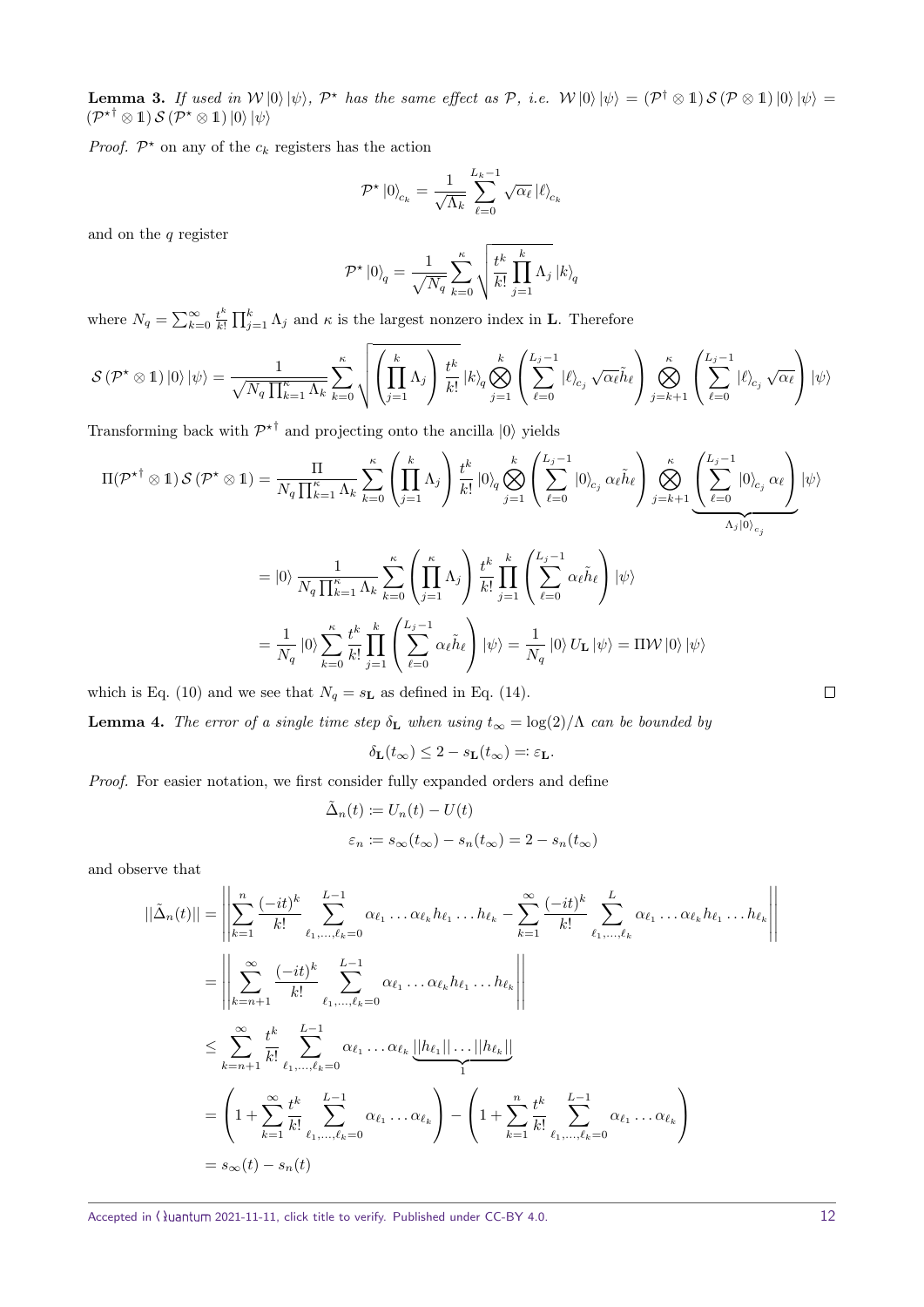which means

$$
||\tilde{\Delta}_n(t_\infty)|| \leq s_\infty(t_\infty) - s_n(t_\infty) = \varepsilon_n.
$$

Using these in our definition of  $\Delta_n$  yields

$$
-\Delta_n(t_\infty) = \tilde{\mathcal{A}}_n(t_\infty) - U(t_\infty)
$$
  
\n
$$
= \frac{3}{s_n(t_\infty)} U_n(t_\infty) - \frac{4}{s_n^3(t_\infty)} U_n(t_\infty) U_n^\dagger(t_\infty) U_n(t_\infty) - U(t_\infty)
$$
  
\n
$$
= \frac{3}{2 - \varepsilon_n} (U + \tilde{\Delta}_n) - \frac{4}{(2 - \varepsilon_n)^3} \overbrace{(U + \tilde{\Delta}_n)(U + \tilde{\Delta}_n)^\dagger (U + \tilde{\Delta}_n)}^{= U + 2\tilde{\Delta}_n + U\tilde{\Delta}_n^\dagger U + O(\tilde{\Delta}_n^2)}
$$
  
\n
$$
= \frac{3}{2 + \frac{3\varepsilon_n}{4} + O(\varepsilon_n^2)} = \frac{4}{2 + \frac{3\varepsilon_n}{4} + O(\varepsilon_n^2)}
$$
  
\n
$$
= \tilde{\Delta}_n \left(\frac{1}{2} - \frac{3\varepsilon_n}{4}\right) - U\tilde{\Delta}_n^\dagger U \left(\frac{1}{2} + \frac{3\varepsilon_n}{4}\right) + O(\tilde{\Delta}_n^2) + O(\varepsilon_n^2).
$$

Now we can finally bound the error to

$$
\delta_n = ||\Delta_n(t_\infty)|| \le \left| \left| \tilde{\Delta}_n \left( \frac{1}{2} - \frac{3\varepsilon_n}{4} \right) \right| \right| + \left| \left| U \tilde{\Delta}_n^\dagger U \left( \frac{1}{2} + \frac{3\varepsilon_n}{4} \right) \right| \right| + \mathcal{O}(\varepsilon_n^2)
$$
  

$$
\le \frac{\varepsilon_n}{2} + \frac{\varepsilon_n}{2} + \mathcal{O}(\varepsilon_n^2) = \varepsilon_n + \mathcal{O}(\varepsilon_n^2),
$$

which straightforwardly extends to  $\delta_{\mathbf{L}}$  with  $\varepsilon_{\mathbf{L}}$  for partial orders.

<span id="page-12-0"></span>**Lemma 5.** The error of r time steps  $||U^r - \tilde{A}_{\textbf{L}}^r||$  is bounded by r times the error of a single time step  $\delta_{\mathbf{L}} = ||\Delta_{\mathbf{L}}|| = ||U - \tilde{\mathcal{A}}_{\mathbf{L}}||$ , up to order  $\delta_{\mathbf{L}}$ .

*Proof.* We use the definition of  $\Delta = U - \tilde{A}$  and substitute for  $\tilde{A}$ .

$$
||U^r - \tilde{\mathcal{A}}_L^r|| = ||U^r - (U - \Delta)^r|| = ||U^r - U^r + \sum_{k=1}^r U^{k-1} \Delta U^{r-k} + \mathcal{O}(\Delta^2)||
$$
  

$$
\leq \sum_{k=1}^r ||U^{k-1} \Delta U^{r-k}|| + ||\mathcal{O}(\Delta^2)|| \leq \sum_{k=1}^r ||\Delta|| + \mathcal{O}(\delta^2) = r\delta + \mathcal{O}(\delta^2)
$$

<span id="page-12-1"></span>**Lemma 6.** The logarithmic inverse error bound of a single time step for full orders  $\log(\varepsilon_n^{-1})$  scales like

$$
\log \frac{1}{\varepsilon_n} = \mathcal{O}(n \log n)
$$

Proof. We can bound the residual of the Taylor series by

$$
\varepsilon_n = \sum_{k=n+1}^{\infty} \frac{\frac{\log 2}{(t_{\infty} \Lambda)^k}}{k!}
$$

$$
= \frac{\log^n 2}{n!} \sum_{k=1}^{\infty} \frac{n! \log^k 2}{(k+n)!}
$$

$$
\leq \frac{\log^n 2}{n!} e^{\log 2} = \frac{2 \log^n 2}{n!}
$$
  
and 
$$
n! \leq e n^{n+1/2} e^{-n} \text{ to find}
$$

and use Stirling's approximation

$$
\varepsilon_n \le \frac{2e^{-n}\log^n 2}{e\,n^{n+1/2}}
$$

$$
\log \varepsilon_n \le \log 2 - n - n \log \log 2 - 1 - \left(n + \frac{1}{2}\right) \log n.
$$

 $\Box$ 

 $\Box$